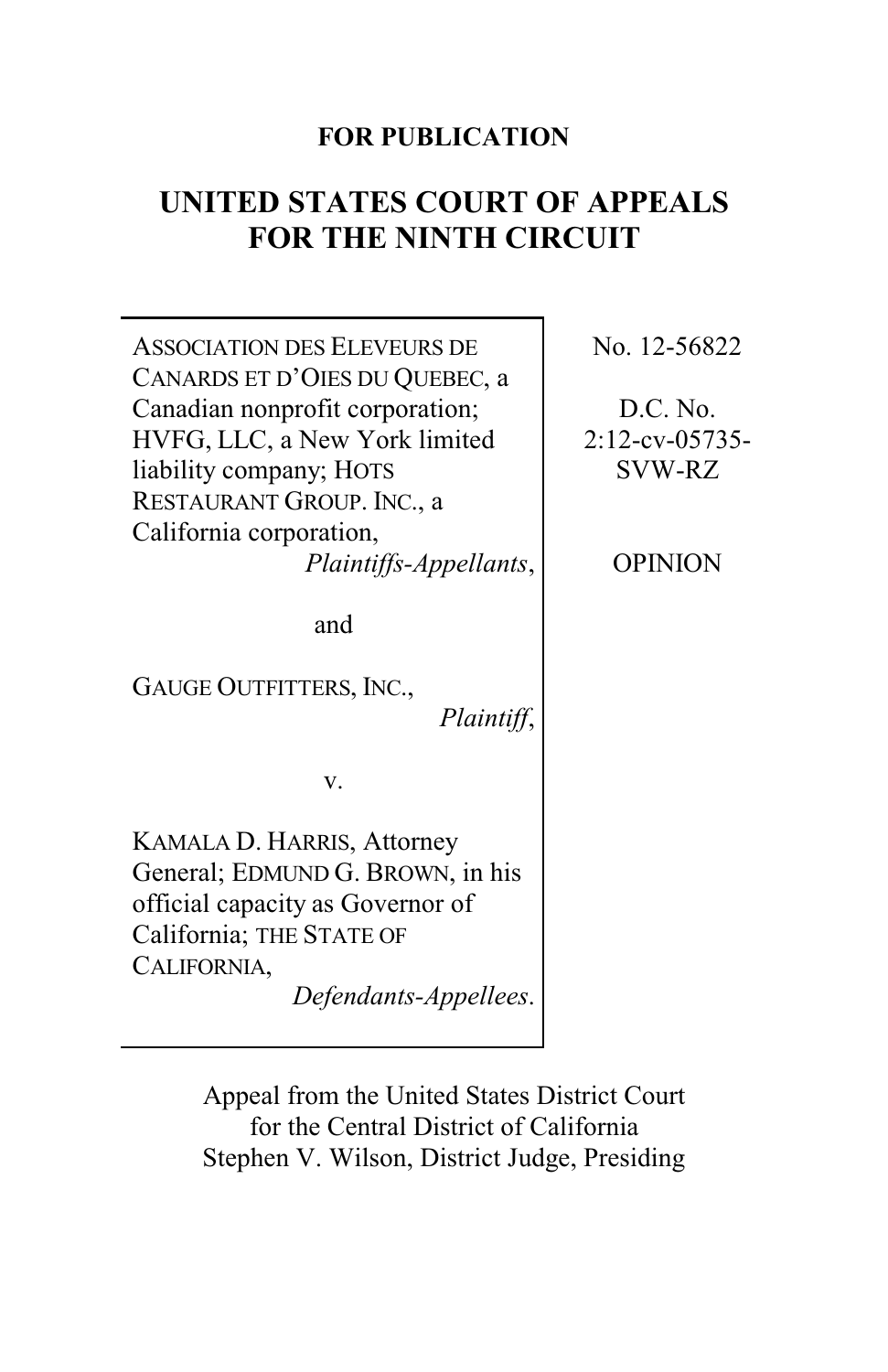Argued and Submitted May 8, 2013—Pasadena, California

Filed August 30, 2013

Before: Harry Pregerson and Raymond C. Fisher, Circuit Judges, and Wiley Y. Daniel, Senior District Judge.**\***

Opinion by Judge Pregerson

## **SUMMARY\*\***

## **Civil Rights**

The panel affirmed the district court's denial of a motion to preliminarily enjoin the State of California from enforcing California Health & Safety Code § 25982, which bans the sale of products that are the result of force feeding birds to enlarge their livers beyond normal size.

The panel affirmed the district court's denial of Eleventh Amendment immunity to the Attorney General. The panel dismissed the State of California and Governor Brown from the lawsuit because they were immune from suit.

**<sup>\*</sup>** The Honorable Wiley Y. Daniel, Senior District Judge for the U.S. District Court for Colorado, sitting by designation.

**<sup>\*\*</sup>** This summary constitutes no part of the opinion of the court. It has been prepared by court staff for the convenience of the reader.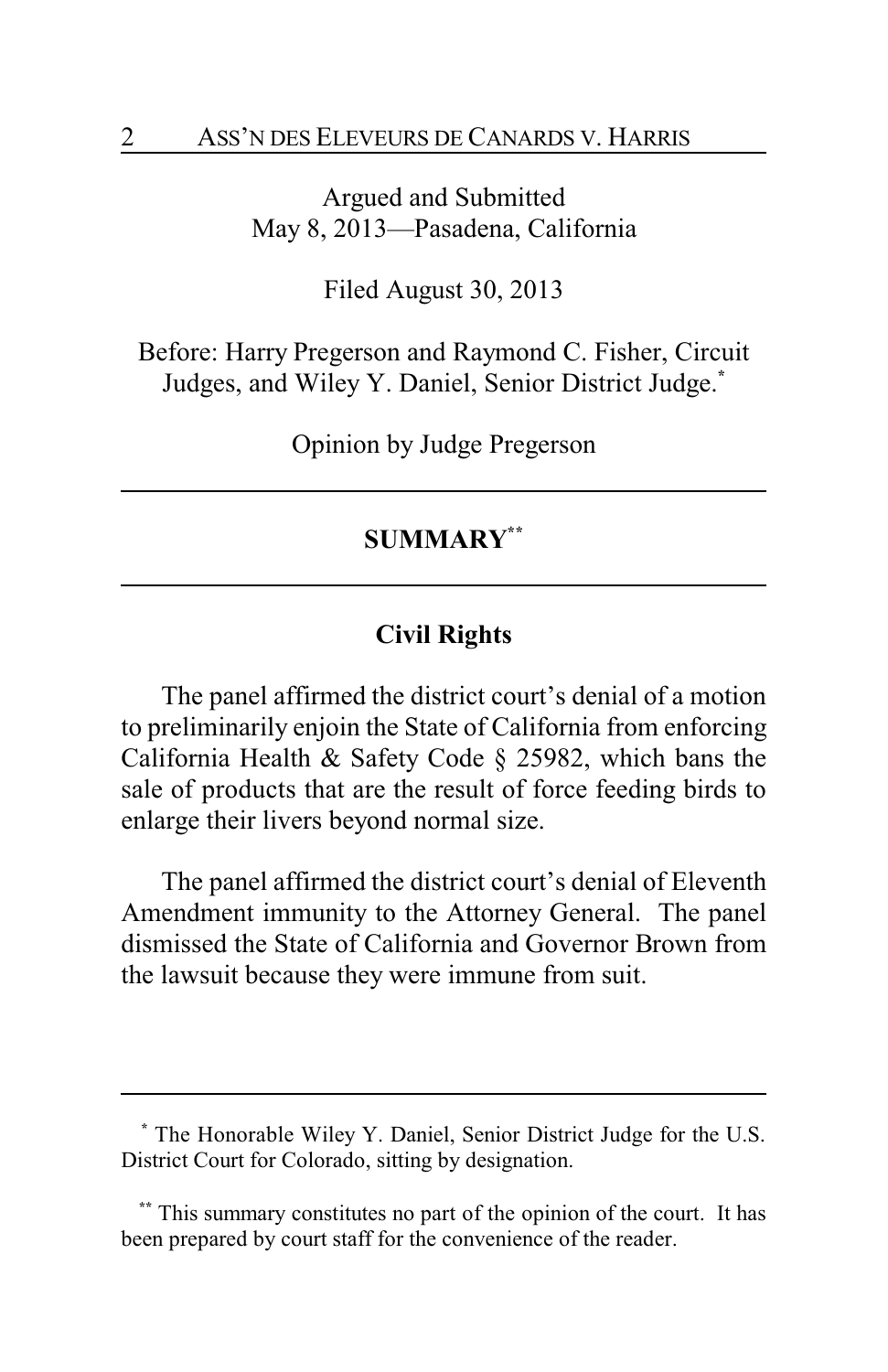The panel held that the only product covered by § 25982 at issue in this appeal was foie gras, a delicacy made from fattened duck liver. The panel held that the district court did not abuse its discretion when it concluded that plaintiffs failed to raise serious questions concerning their Due Process Clause challenge, which alleged that the statute's definition of force feeding was vague and failed to give persons fair notice of what conduct was prohibited. The panel further held that the district court did not abuse its discretion when it concluded that § 25982 did not discriminate against interstate commerce or directly regulate interstate commerce.

## **COUNSEL**

Michael Tenenbaum (argued), The Tenenbaum Law Firm, Santa Monica, California, for Plaintiffs-Appellants.

Stephanie F. Zook (argued), Deputy Attorney General; Constance L. LeLouis, Supervising Deputy Attorney General; Douglas J. Woods, Senior Assistant Attorney General; Kamala D. Harris, Attorney General of California, Sacramento, California, for Defendants-Appellees.

Melissa Grant, (argued) and Arnab Banerjee, Capstone Law APC, Los Angeles, California; Tiffany Hedgpeth, Jeremy Esterkin, and Bryce Woolley, Bingham McCutchen LLP, Los Angeles, California, for Amici Curiae.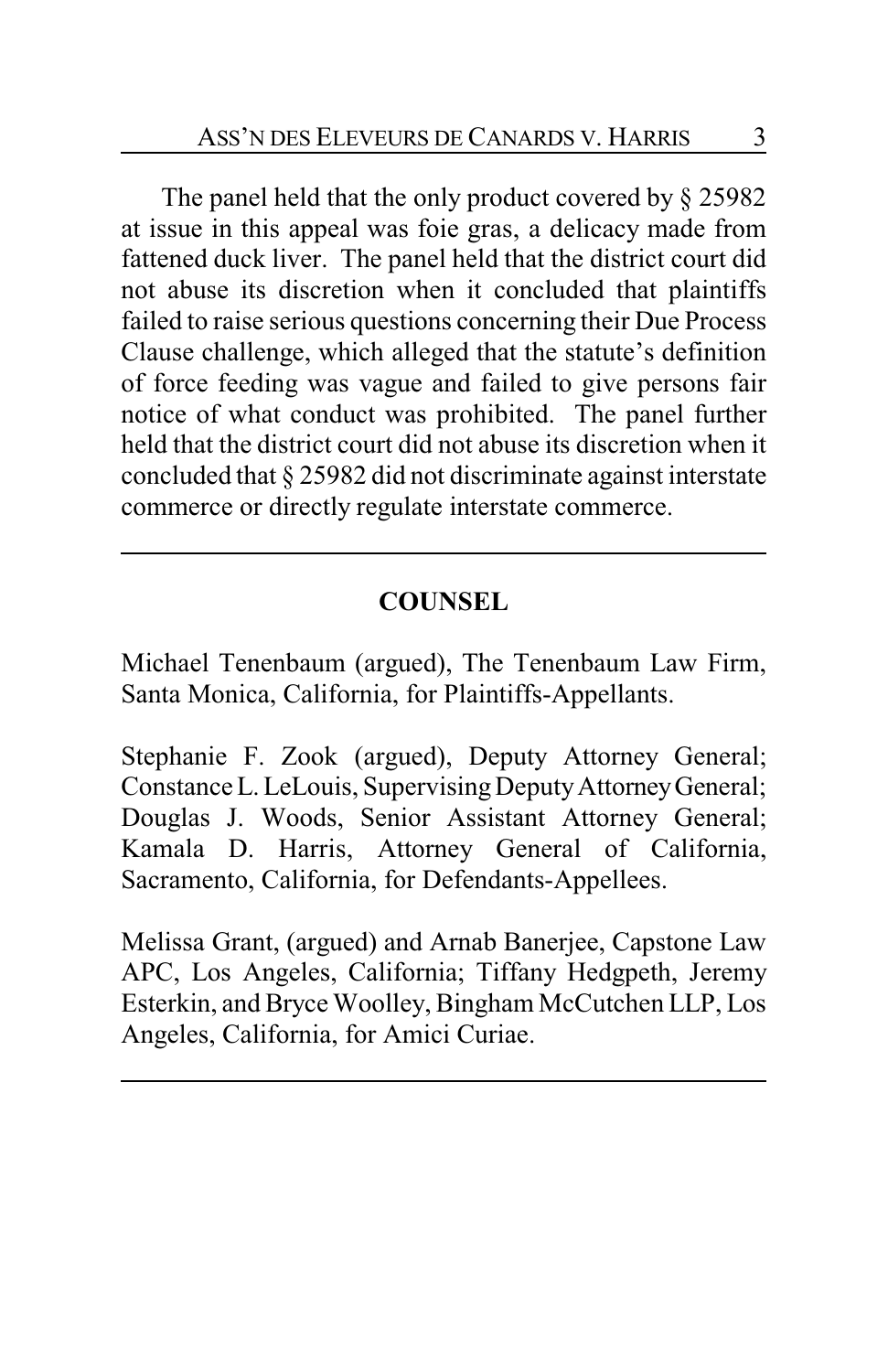#### **OPINION**

PREGERSON, Circuit Judge:

Plaintiffs produce and sell foie gras, a delicacymade from fattened duck liver. To produce their foie gras, Plaintiffs feed their ducks through a tube inserted directly in the ducks' esophagi. In July 2012, California Health & Safety Code § 25982 came into effect. The statute bans the sale of products that are the result of force feeding birds to enlarge their livers beyond normal size. We are called upon to review the district court's denial of Plaintiffs' motion to preliminarily enjoin the State from enforcing § 25982. We have jurisdiction under 28 U.S.C.  $\S$  1292(a)(1), and we affirm.

#### **FACTUAL BACKGROUND**

Appellants Association des Éleveurs de Canards et d'Oies due Québec (the "Canadian Farmers") and HVFG LLC ("Hudson Valley") are non-California entities that raise ducks for slaughter and are producers and sellers of foie gras. Appellant Hot's Restaurant Group, Inc. ("Hot's Kitchen") is a restaurant in California that sold foie gras before § 25982 came into effect (collectively, "Plaintiffs").

Hudson Valley and the Canadian Farmers raise Moulard ducks. Moulard ducks are a hybrid of Muscovy male ducks and Pekin female ducks. They are bred for their capacity of ingestion and fat storage in their livers. In addition to foie gras, Hudson Valley and the Canadian Farmers produce and sell breasts, legs, fat, bones, offal, and feathers from their Moulard ducks.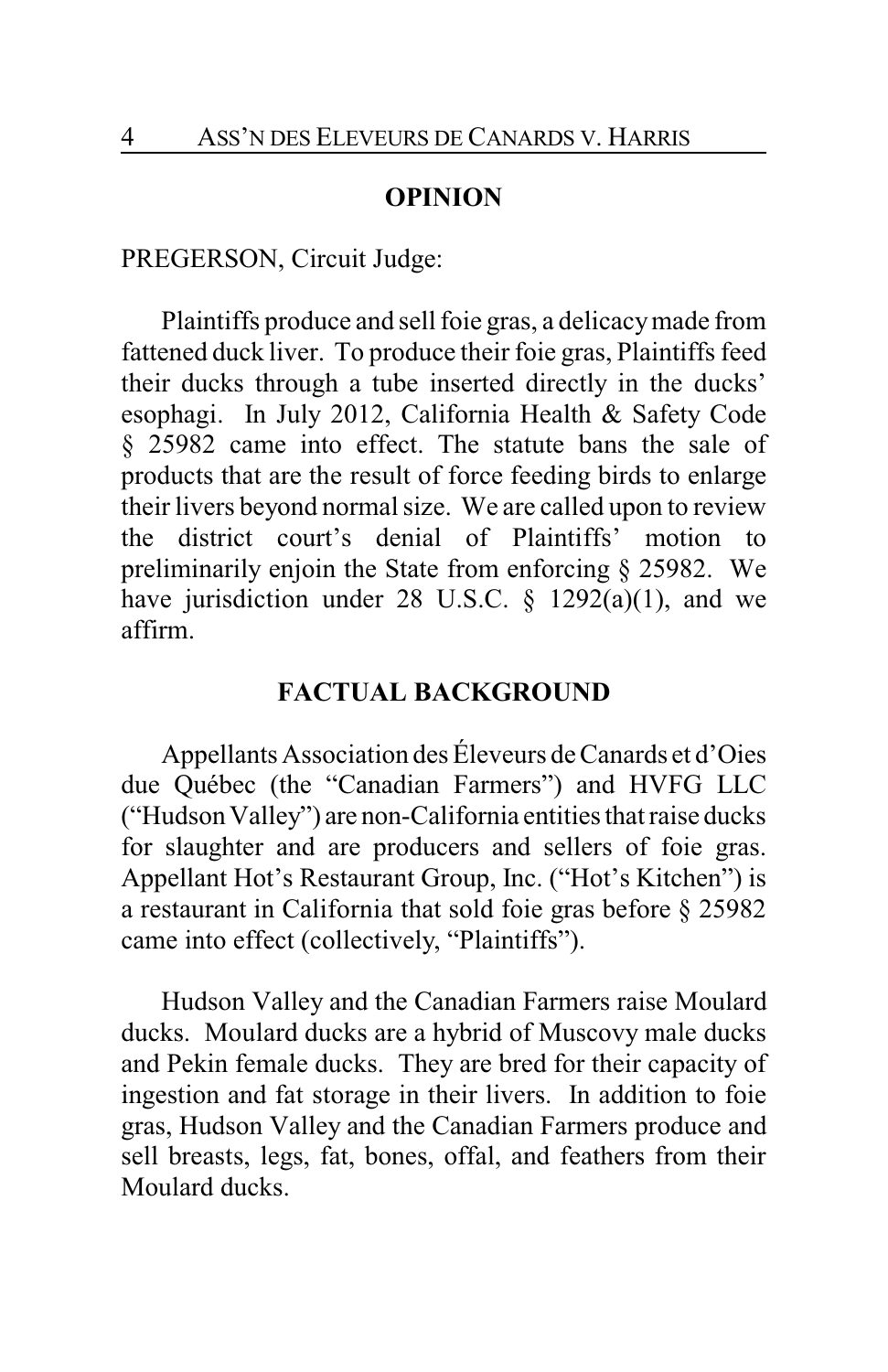Generally, Moulard ducks are raised for foie gras through the following process. The Canadian Farmers and Hudson Valley take one-day-old ducks from the hatchery to breeding farms. There, the ducks are raised until they are fully grown, a process that generally takes eleven to thirteen weeks. For the first four weeks of their lives, the ducks eat pellets from feeding pans that are available to them twenty-four hours a day. In the next stage, which lasts one to two months, the ducks eat different pellets from feeding pans that are available to them twenty-four hours a day. For the next two weeks, the ducks continue to eat pellets from feeding pans that are available to them at only certain times during the day. In the final stage, called *gavage*, which lasts between ten to thirteen days, the ducks are hand-fed by feeders who use "a tube to deliver the feed to the crop sac at the base of the duck's esophagus."

## **STATUTORY BACKGROUND**

The statutory provision Plaintiffs seek to enjoin, § 25982, is within the statute entitled "Force Fed Birds." Cal. Health & Safety Code §§ 25980 *et seq.* Section 25982 states: "A product may not be sold in California if it is the result of force feeding a bird for the purpose of enlarging the bird's liver beyond normal size." *Id.* § 25982. Section 25981 further provides: "A person may not force feed a bird for the purpose of enlarging the bird's liver beyond normal size, or hire another person to do so." *Id.* § 25981.<sup>1</sup>

**<sup>1</sup>** Plaintiffs do not seek to enjoin § 25981. Section 25981 prohibits force feeding birds in California. Because Plaintiffs do not raise their ducks in California, § 25981 does not preclude them from force feeding their ducks.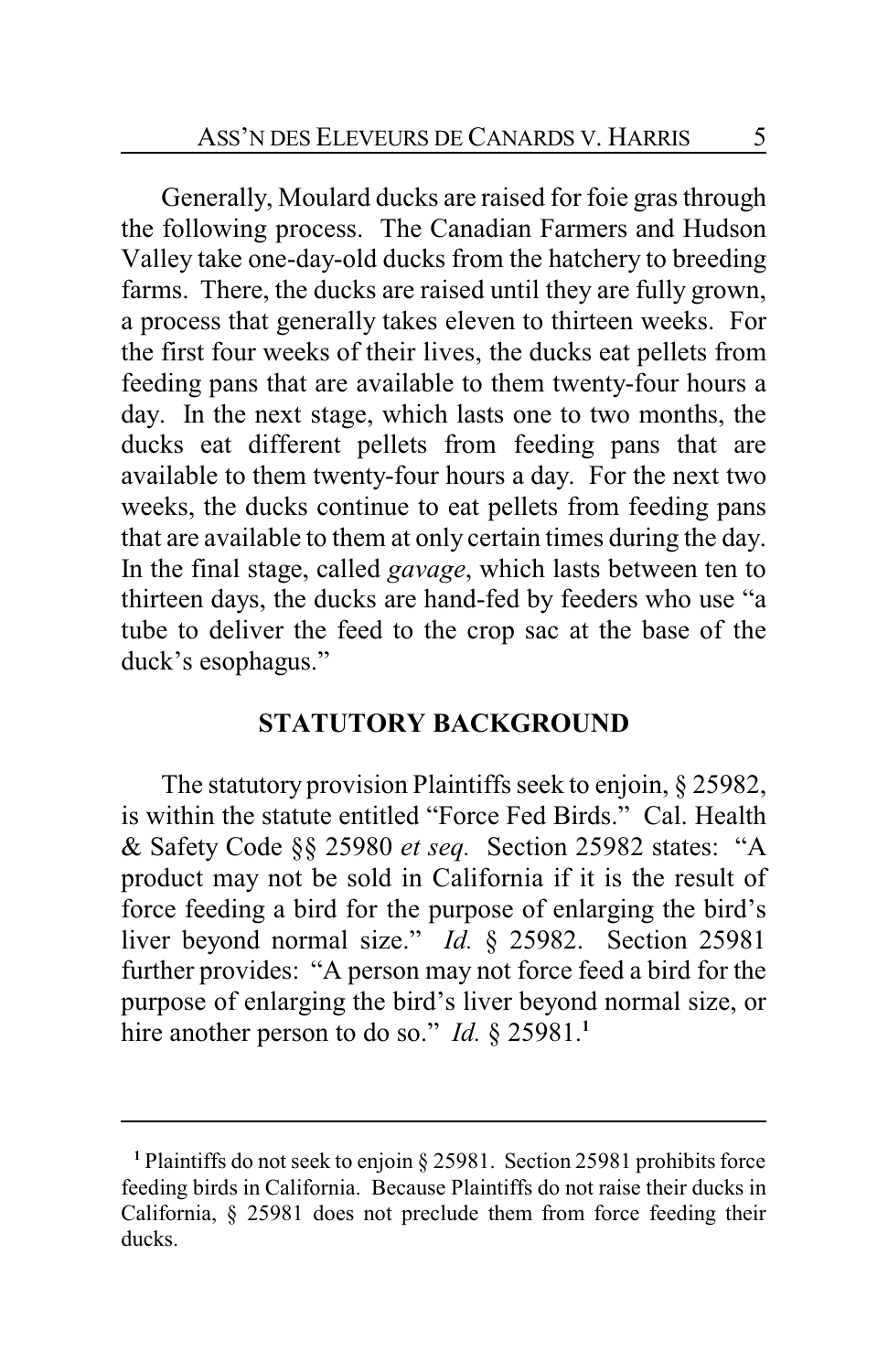Sections 25981 and 25982 became operative on July 1, 2012. The California Legislature delayed the effective date of the statutes from January 1, 2005 to July 1, 2012 "to allow a seven and one-half year period for persons or entities engaged in agricultural practices that include raising and selling force fed birds to modify their business practices." *Id.* § 25984(c).

#### **PROCEDURAL BACKGROUND**

The day after § 25982 came into effect, Plaintiffs filed a lawsuit to enjoin Defendants-Appellees Attorney General Kamala Harris, Governor Edmund Brown, and the State of California (collectively, the "State") from enforcing the statute. Plaintiffs argue that § 25982 is unconstitutional because it violates the Due Process Clause and the Commerce Clause of the United States Constitution.

Plaintiffs applied *ex parte* for a temporary restraining order and an order to show cause why a preliminary injunction should not issue. The district court denied the motion. Plaintiffs then filed a motion for preliminary injunction. The district court denied the motion, and Plaintiffs timely appealed.

#### **DISCUSSION**

#### **I. Eleventh Amendment Immunity**

The district court determined that the Attorney General is not entitled to Eleventh Amendment immunity and did not address the State of California's or the Governor's immunity claims. We must resolve an Eleventh Amendment immunity claim before reaching the merits. *Coal. to Defend Affirmative*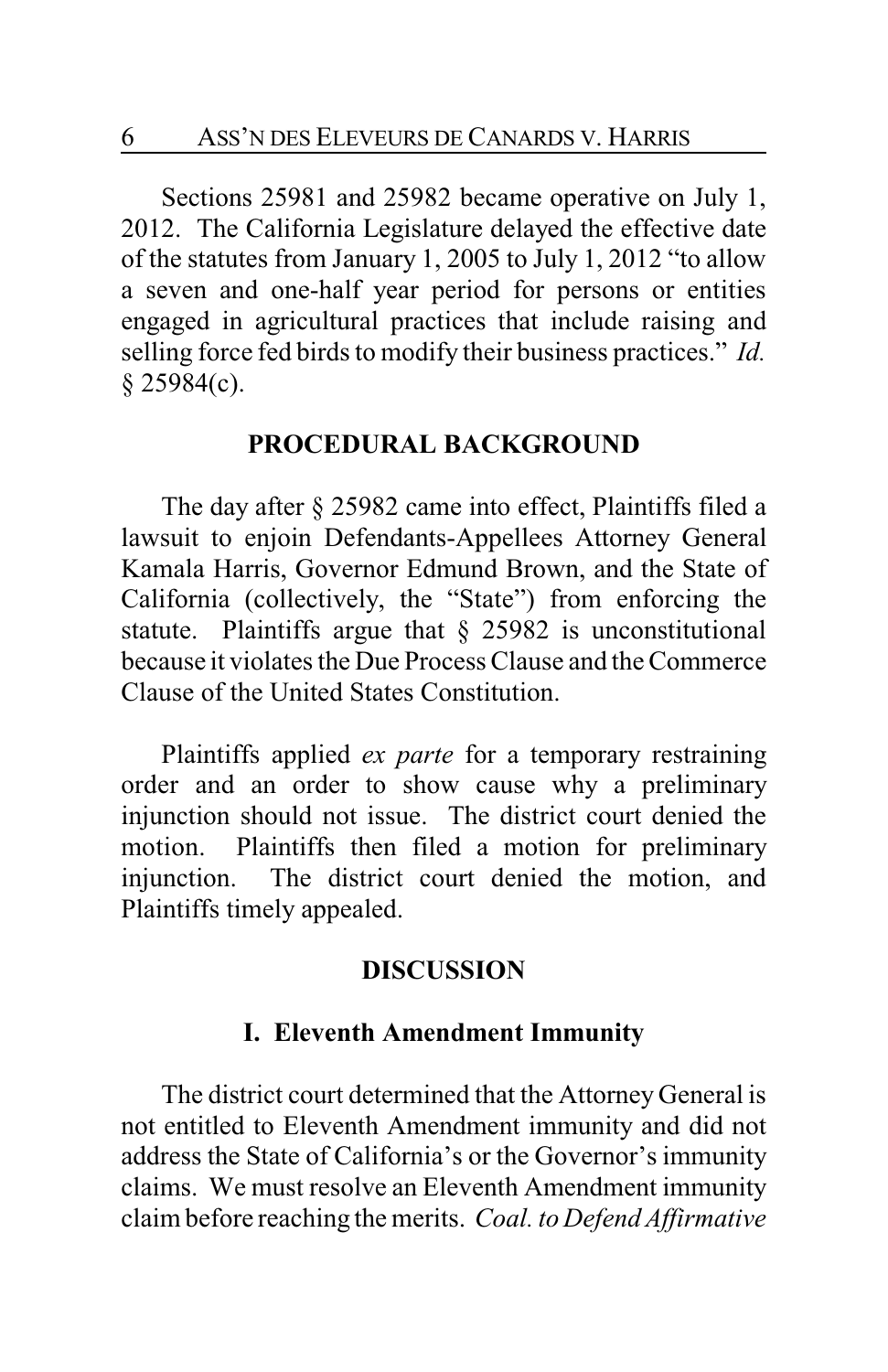*Action v. Brown*, 674 F.3d 1128, 1133 (9th Cir. 2012). We review a denial of immunity *de novo. Id.*

"States are protected by the Eleventh Amendment from suits brought by citizens in federal court." *Douglas v. Cal. Dep't of Youth Auth*., 271 F.3d 812, 817, *amended by*, 271 F.3d 910 (9th Cir. 2001). Plaintiffs are plainly barred by the Eleventh Amendment from suing the State of California in federal court.

An exception under *Ex Parte Young*, 209 U.S. 123 (1908), however, allows citizens to sue state officers in their official capacities "for prospective declaratory or injunctive relief . . . for their alleged violations of federal law." *Coal. to Defend Affirmative Action*, 674 F.3d at 1134. The state official "'must have some connection with the enforcement of the act.'" *Id.* (quoting *Ex parte Young*, 209 U.S. at 157). That connection "must be fairly direct; a generalized duty to enforce state law or general supervisory power over the persons responsible for enforcing the challenged provision will not subject an official to suit." *Id.* (quoting *L.A. Cnty. Bar Ass'n v. Eu*, 979 F.2d 697, 704 (9th Cir. 1992)).

Here, Governor Brown is entitled to Eleventh Amendment immunity because his only connection to § 25982 is his general duty to enforce California law. *See, e.g.*, *Nat'l Audubon Soc'y, Inc. v. Davis*, 307 F.3d 835, 846–47, *opinion amended on denial of reh'g*, 312 F.3d 416 (9th Cir. 2002).

We may affirm the district court's determination that the Attorney General is not entitled to Eleventh Amendment immunity on any sufficient ground. *See Papa v. United States*, 281 F.3d 1004, 1009 (9th Cir. 2002). Section 25983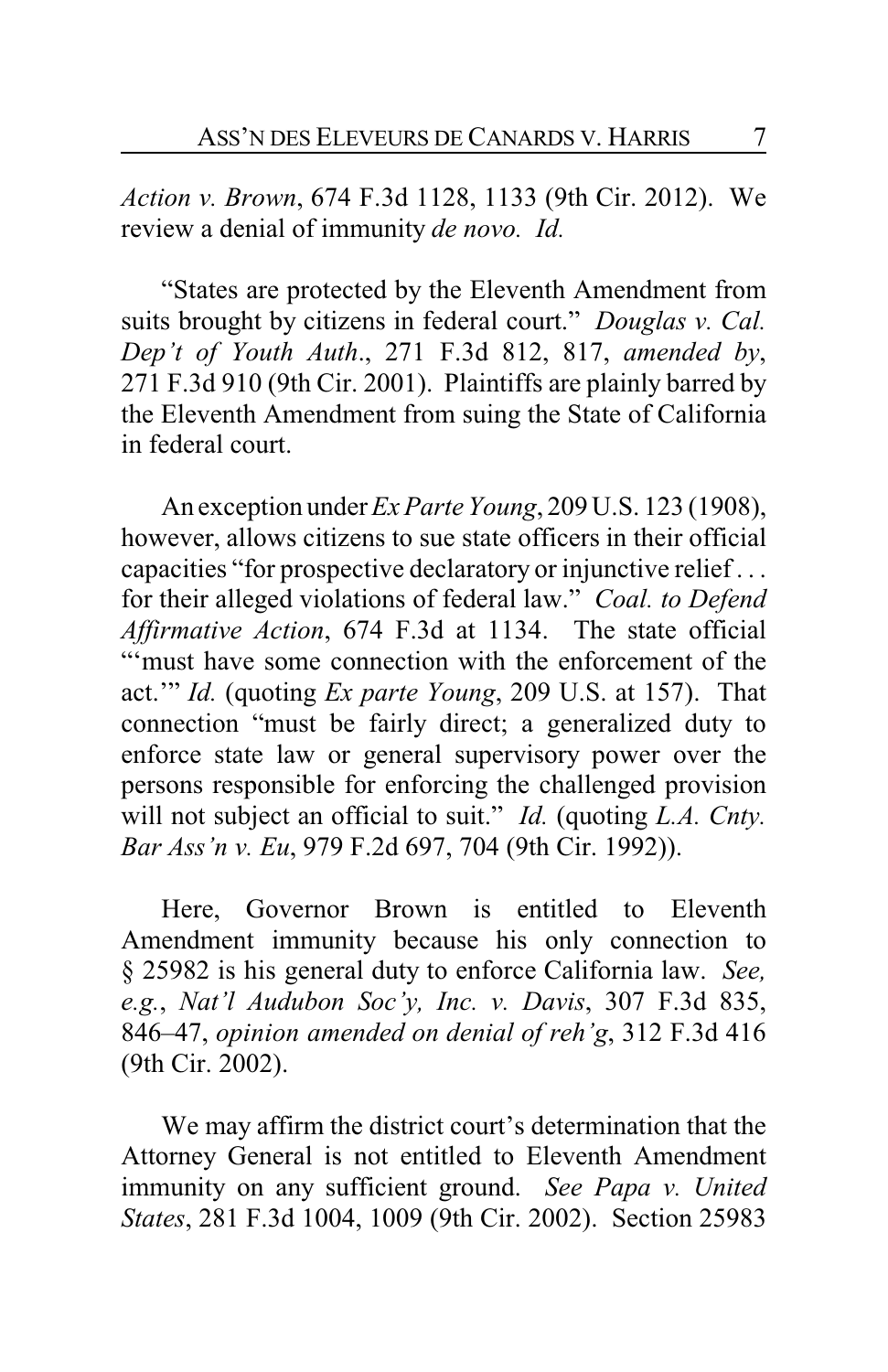expressly authorizes enforcement of the statute by district attorneys and city attorneys. Cal. Health & Safety Code § 25983(c) (stating that "[a] person or entity that violates this chapter [Force-Fed Birds] may be prosecuted by the district attorney of the county in which the violation occurred, or by the city attorney of the city in which the violation occurred").

Pursuant to Article V, § 13 of the California Constitution, the Attorney General not only has "direct supervision over every district attorney," but also has the duty "to prosecute any violations of law . . . [and] shall have all the powers of a district attorney," whenever she believes that the law is not being adequately enforced. Cal. Const. art. V, § 13. The combination of § 25983, which gives district attorneys the authority to prosecute violations of § 25982, and the Attorney General's duty to prosecute as a district attorney establishes sufficient enforcement power for *Ex Parte Young*. *See Coal. to Defend Affirmative Action*, 674 F.3d at 1132–35 (affirming the denial of Eleventh Amendment to the President of the University of California because he was "duty-bound" to enforce the challenged statute, which precluded "using race as a criterion in admission decisions"); *Nat'l Audubon Soc'y, Inc*, 307 F.3d at 842, 847 (affirming the denial of Eleventh Amendment immunity to state official with "direct authority over and principal responsibility for enforcing Proposition 4," a law "to protect wildlife and domestic pets").

The Attorney General's argument that she is entitled to Eleventh Amendment immunity because she has not shown she intends to enforce § 25982 is foreclosed by our decision in *National Audubon Society, Inc. v. Davis*. 307 F.3d at 846. There, we held that a plaintiff need not show that a "present threat of enforcement" exists before invoking the *Ex Parte Young* exception. *Id.* Instead, a state official who contends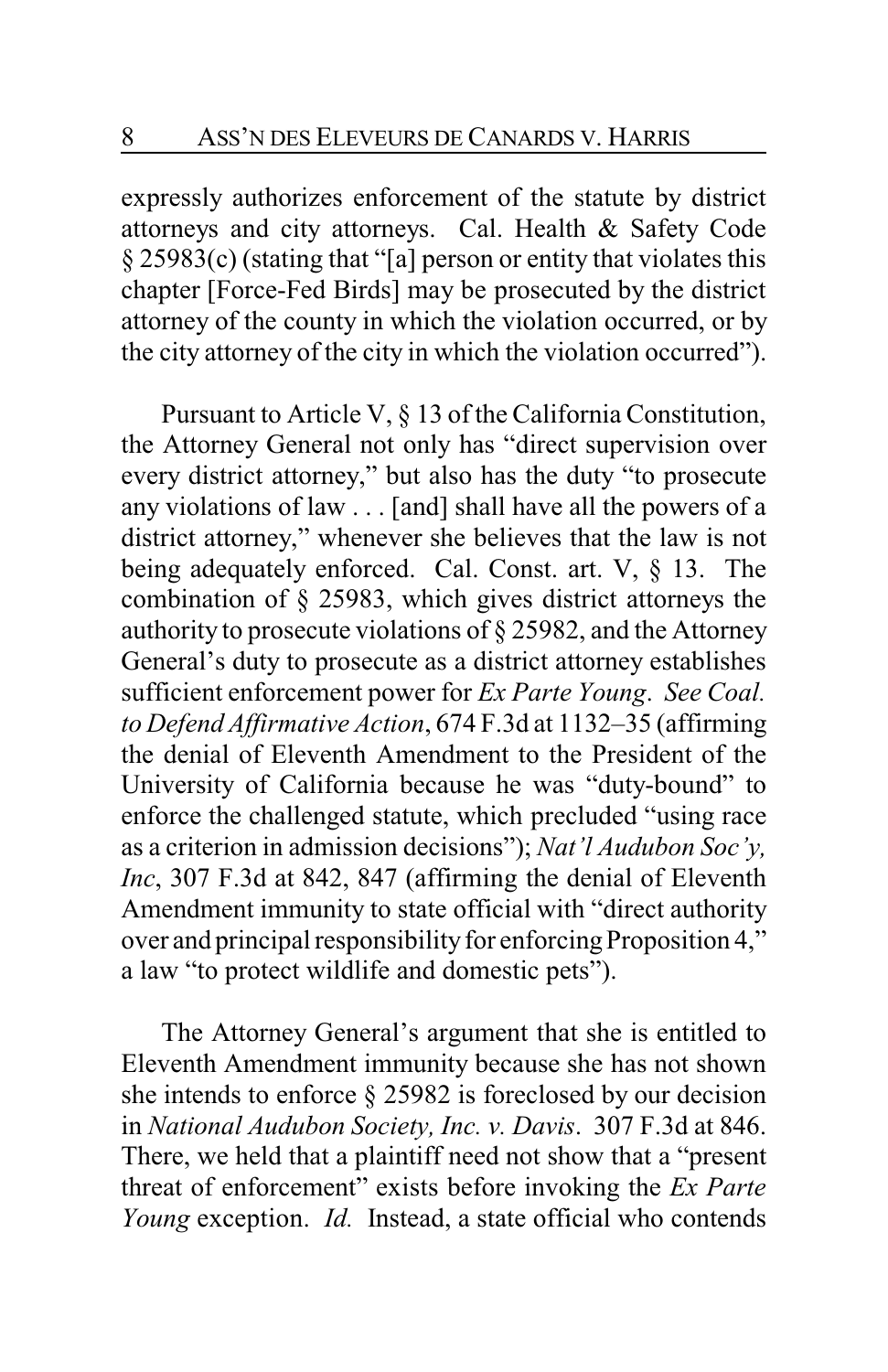that he or she will not enforce the law may challenge plaintiff's Article III standing based on "an unripe controversy." *Id.* at 847. The State makes no such challenge.

We affirm the district court's denial of Eleventh Amendment immunity to the Attorney General. We dismiss the State of California and Governor Brown from this lawsuit because they are immune from suit.

## **II. Denial of Plaintiffs' Preliminary Injunction**

#### **A. Standard of Review & Legal Standards**

Aplaintiffseeking a preliminaryinjunction must establish that:  $(1)$  he is "likely to succeed on the merits";  $(2)$  he is "likely to suffer irreparable harm in the absence of preliminary relief";  $(3)$  "the balance of equities tips in his favor"; and (4) "an injunction is in the public interest." *Winter v. Natural Res. Def. Council, Inc*., 555 U.S. 7, 20 (2008). Under our "sliding scale" approach to evaluating the first and third *Winter* elements, a preliminary injunction may be granted when there are "serious questions going to the merits and a hardship balance that tips sharply toward the plaintiff," so long as "the other two elements of the *Winter* test are also met." *Alliance for the Wild Rockies v. Cottrell*, 632 F.3d 1127, 1131-32 (9th Cir. 2011) (internal quotation marks and citations omitted).

"We review a district court's grant or denial of a preliminary injunction for abuse of discretion and the underlying legal principles de novo." *DISH Network Corp. v. F.C.C.*, 653 F.3d 771, 776 (9th Cir. 2011). We may reverse the district court "only where [the district court] relied on an erroneous legal premise or abused its discretion." *Id.*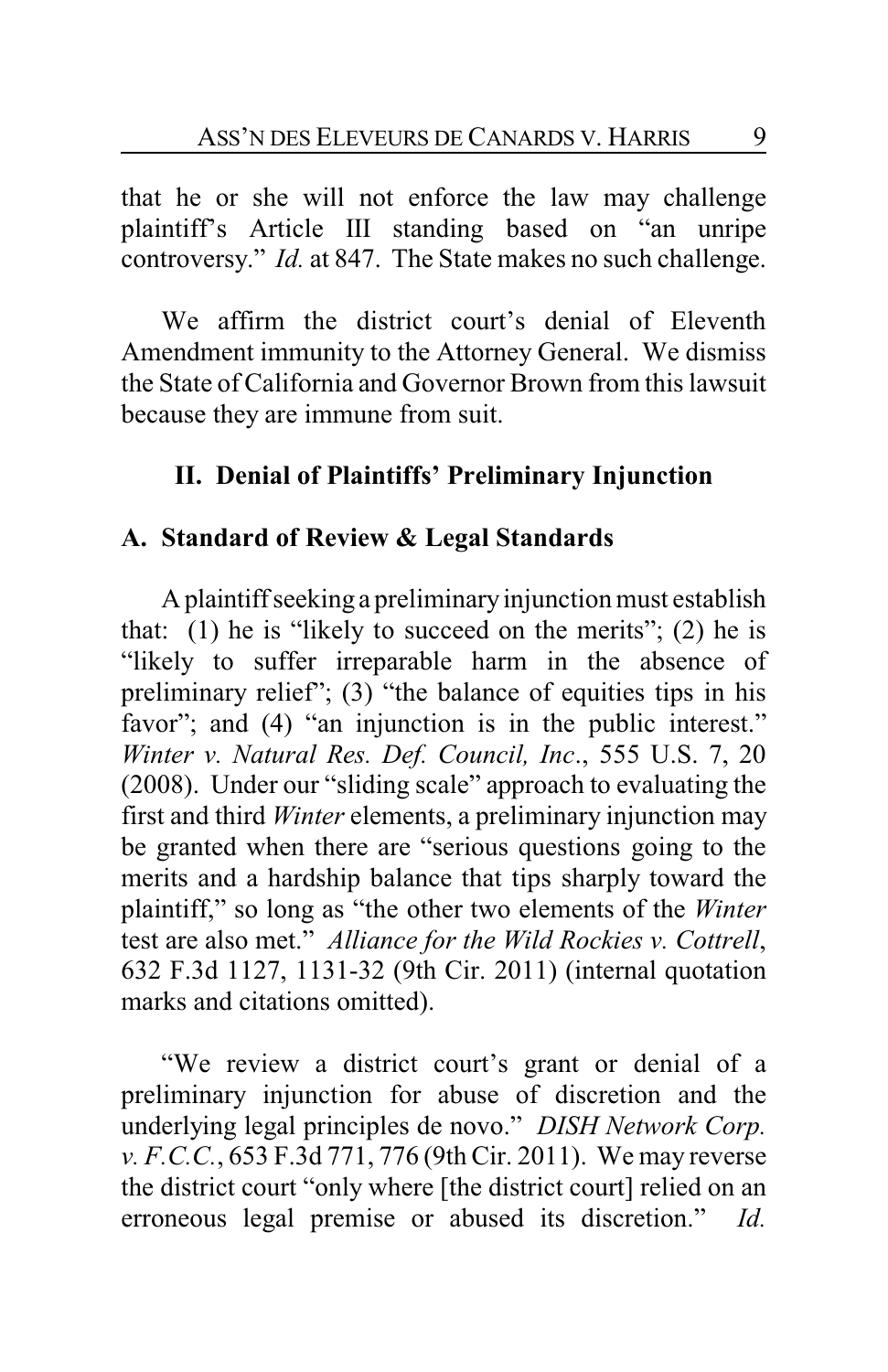Further, when we agree with the district court that a plaintiff has failed to show the likelihood of success on the merits, we "need not consider the remaining three [*Winter* elements]." *Id*. at 776-77.

## **B. The Scope of § 25982**

We begin our analysis by addressing the parties' dispute over the scope of § 25982. Plaintiffs contend that the district court correctlyconcluded that § 25982 prohibits the sale of all products from force-fed birds including duck breasts and down jackets. The State argues that § 25982 covers only products that are the result of force feeding a bird to enlarge its liver beyond normal size, i.e., products made from an enlarged duck liver. We agree with the State's interpretation.

The scope of a statute "is a question of law," which we review *de novo*. *In re Lieberman*, 245 F.3d 1090, 1091 (9th Cir. 2001). In interpreting a state statute, we apply the state's rules of statutory construction. *Id.* at 1092. Under California law, a court must "look[] first to the language of the statute and give[] effect to its plain meaning." *Id.* "If the intent of the legislature is not clear from the language of the statute, legislative history may be considered." *Id.*

Section 25982 states, "[a] product may not be sold in California if it is *the result of* force feeding a bird for the purpose of enlarging the bird's liver beyond normal size." Cal. Health & Safety Code § 25982 (emphasis added). "The phrase 'as a result of' in its plain and ordinary sense means 'caused by' and requires a showing of a causal connection . . . ," *Kwikset Corp. v. Super. Ct.*, 51 Cal. 4th 310, 326 (2011) (quoting *Hall v. Time Inc*., 158 Cal. App. 4th 847, 855 (2008)); *Troyk v. Farmers Grp., Inc.*, 171 Cal. App. 4th 1305,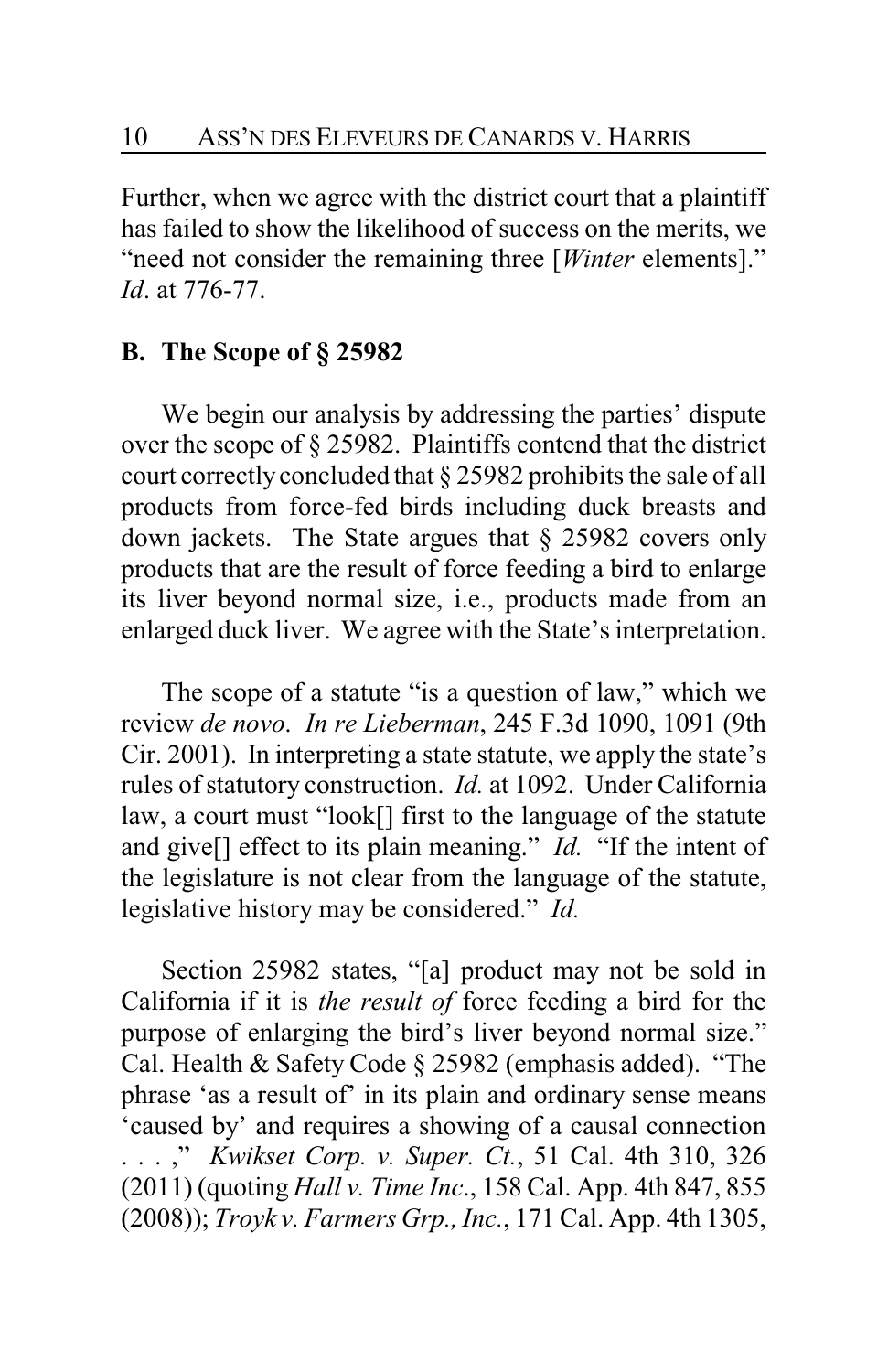1349 (2009) (interpreting phrase "as a result of" in statute "according to its common usage," which means "an element of *causation*"). The plain meaning of § 25982 is that it applies only to a product that is produced by force feeding a bird to enlarge its liver.

Although we need not consider the legislative history, it supports our interpretation. The accompanying Bill Analysis for Senate Bill 1520 which proposed the legislation Force Fed Birds, notes that the purpose of "th[e] bill is intended to prohibit the force feeding of ducks and geese . . . , Force feeding is the common method used to produce foie gras . . . , The Author states that *no other livestock product is produced via force feeding* . . . ," Sen. Comm. on Bus. & Professions (Cal. 2004), Analysis of S.B. 1520 as introduced Apr. 26, 2004, at 4 (emphasis added); Sen. Rules Comm. (Cal. 2004), Analysis of S.B. 1520 as amended May 6, 2004, at 5 (same).**<sup>2</sup>** Further, foie gras is the only product produced via force feeding mentioned in the Bill Analyses. Specifically, the Bill Analyses discuss the background of foie gras; countries that have banned force feeding to produce foie gras; grocers who have refused to purchase foie gras; whether there are alternative methods of producing foie gras; and support for, and against, the foie gras industry. **3**

**<sup>2</sup>** We may take judicial notice of § 25982's legislative history. *Chaker v. Crogan*, 428 F.3d 1215, 1223 n.8 (9th Cir. 2005).

**<sup>3</sup>** *See* Sen. Comm. on Bus. & Professions (Cal. 2004), Analysis of S.B. 1520 as introduced Apr. 26, 2004, at 5–11; Sen. Rules Comm. (Cal. 2004), Analysis of S.B. 1520 as amended May 6, 2004, at 5–12; Assem. Comm. on Bus. and Professions (Cal. 2004), Analysis of S.B. 1520 as amended May 6, 2004, at 4–11; Sen. Third Reading (Cal. 2004), Analysis of S.B. 1520 as amended June 21, 2004, at 2–5; Sen. Third Reading (Cal. 2004), Analysis of S.B. 1520 as amended Aug. 17, 2004, at 2–5; Sen. Rules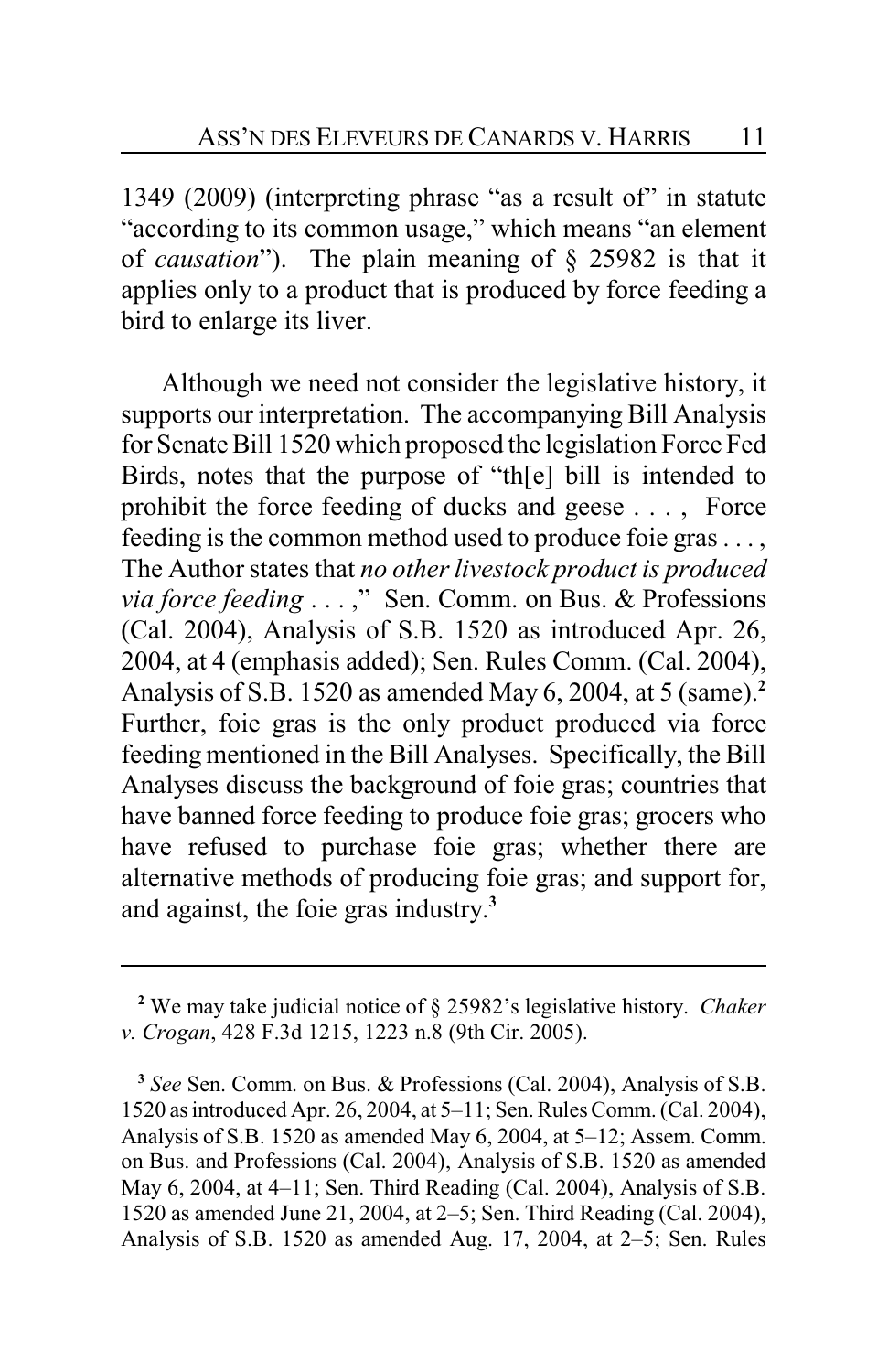We conclude that  $\S 25982$  is limited to products that are produced by force feeding a bird for the purpose of enlarging the bird's liver beyond normal size; it therefore does not prohibit the sale of duck breasts, down jackets, or other nonliver products from force-fed birds.**<sup>4</sup>** In the district court, Plaintiffs' evidence showed that foie gras was the only product that was produced by force feeding. **<sup>5</sup>** Thus, the only product covered by § 25982 at issue in this appeal is foie gras.

#### **C. Plaintiffs' Due Process Clause Challenge**

Plaintiffs contend that they raised a serious question that the statute violates their due process rights because: (1) the statute's definition of force feeding is vague; and (2) the statute fails to give persons fair notice of what conduct is prohibited. We disagree on both points.

"Whether a statute or regulation is unconstitutionally vague is a question of law reviewed de novo." *United States v. Ninety-Five Firearms*, 28 F.3d 940, 941 (9th Cir. 1994). "It is well established that vagueness challenges to statutes

**<sup>4</sup>** Plaintiffs argue that § 25982 was intended to ban every duck product, not just foie gras, because the statute does not use the term "foie gras." Section 25982, however, does not prohibit foie gras. It bans the sale of foie gras produced through force feeding, but would not ban foie gras produced through alternative methods.

**<sup>5</sup>** During oral argument, Plaintiffs' counsel argued that the industry of down feathers relies on force feeding ducks, but Plaintiffs' declarations contain no evidence to support that argument.

Comm. (Cal. 2004), Analysis of S.B. 1520 as amended Aug. 17, 2004, at  $3-4, 6-7.$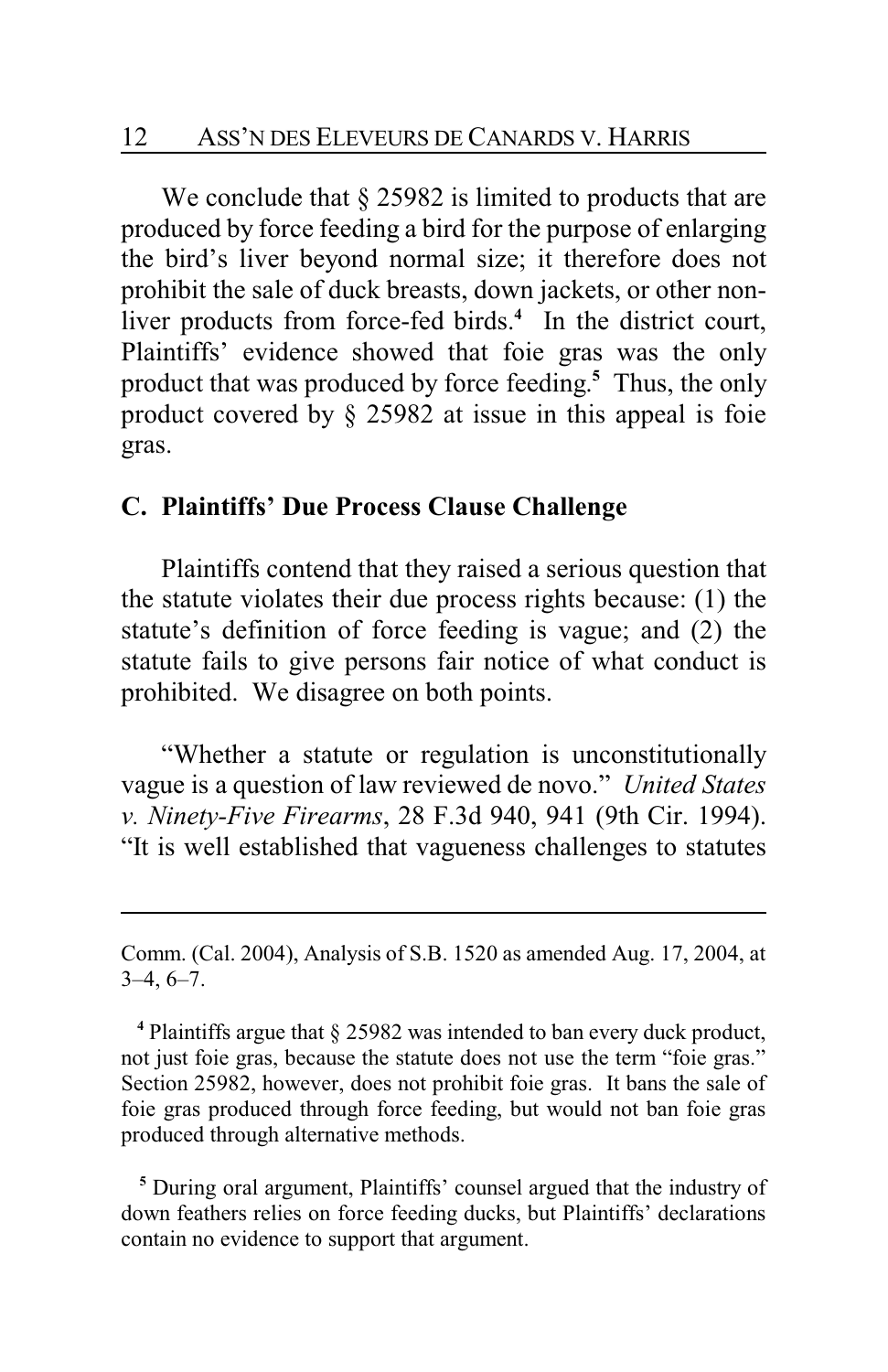which do not involve First Amendment freedoms must be examined in the light of the facts of the case at hand." *United States v. Mazurie*, 419 U.S. 544, 550 (1975). "To be struck down for vagueness, a statute or regulation must fail 'to give a person of ordinary intelligence fair notice that his contemplated conduct' is forbidden." *Donovan v. Royal Logging Co.*, 645 F.2d 822, 831 (9th Cir. 1981) (quoting *United States v. Dacus*, 634 F.2d 441, 444 (9th Cir. 1980)). "Economic regulation is subject to 'a less strict vagueness test' than criminal laws . . . ," *Great Am. Houseboat Co. v. United States*, 780 F.2d 741, 746 (9th Cir. 1986) (quoting *Vill. of Hoffman Estates v. Flip-Side Hoffman Estates, Inc*., 455 U.S. 489, 498 (1982)).

# **1. The statute's definition for force feeding is not vague.**

Section 25980 states, "[f]orce feeding a bird means a process that causes the bird to consume more food than a typical bird of the same species would consume voluntarily. Force feeding methods include, but are not limited to, delivering feed through a tube or other device inserted into the bird's esophagus." Cal. Health & Safety Code § 25980(b). Plaintiffs incorrectly contend that the statute's definition of force feeding is unconstitutionally vague because it lacks an identifiable measurement of exactly how much food a bird can be fed. Plaintiffs' argument ignores key terms that define the process of force feeding. These terms demonstrate that the statute covers Plaintiffs' conduct in this case.

As Plaintiffs' evidence demonstrates, there are four feeding stages of Moulard ducks. In the first three stages, ducks feed themselves from feeding pans that are available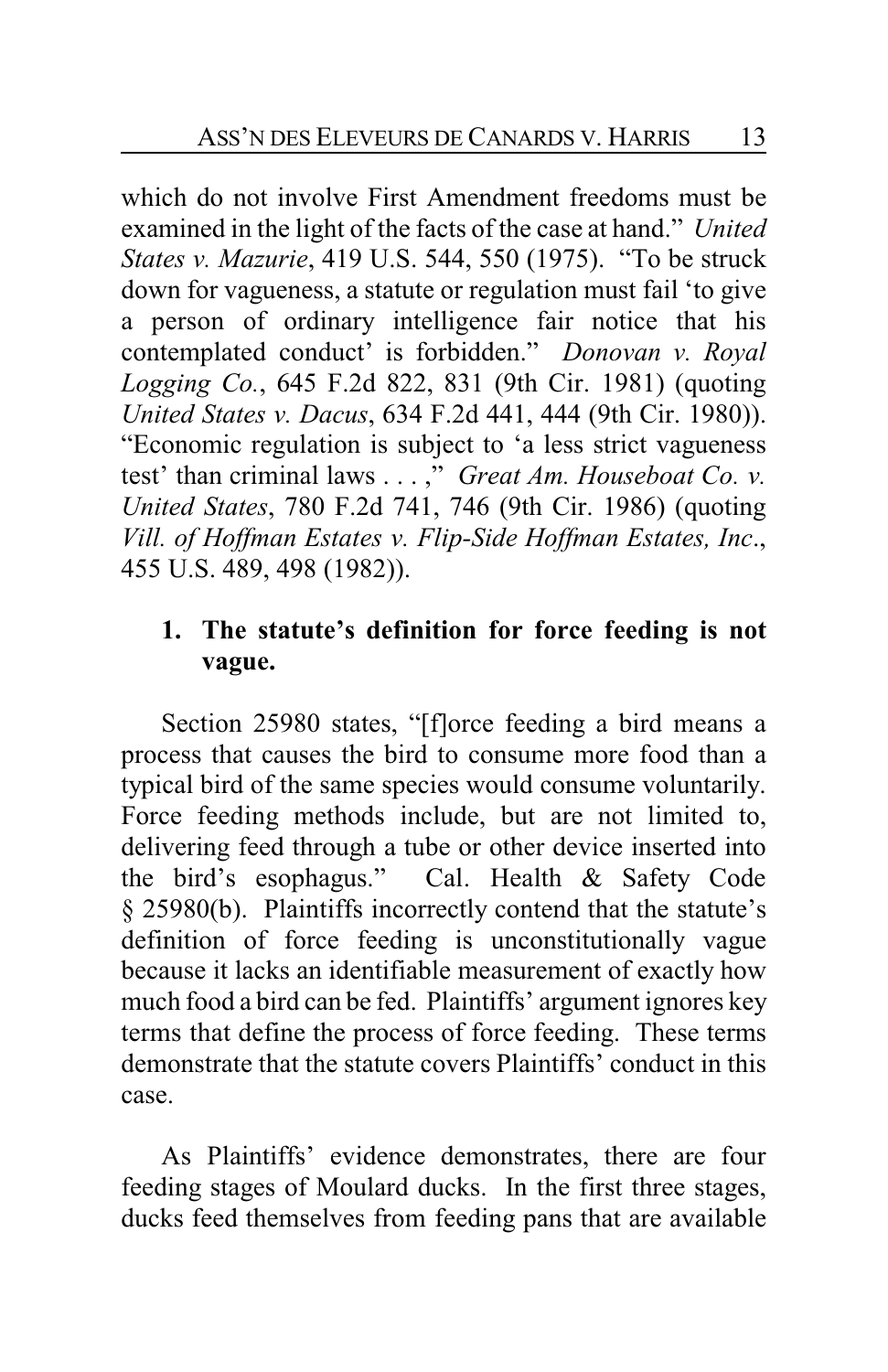either twenty-four hours a day or certain times during the day. But in the "final stage, known as *gavage*," each duck is "hand-fed [by a feeder] using a tube to deliver the feed to the crop sac at the base of the duck's esophagus." In fact, Merriam Webster defines "gavage" as the "introduction of material into the stomach by a tube." During the gavage stage, the feeders dictate how much food the ducks are fed.

The specific example of force feeding under the statute—feeding a bird using a tube so that the bird will consume more food than it would consume voluntarily—is how Plaintiffs feed their ducks during the gavage stage. Thus, the district court did not abuse its discretion when it held that Plaintiffs failed to raise serious questions that, as applied to Plaintiffs, the definition of force feeding is not vague.

## **2. The statute gives fair notice of prohibited conduct.**

Section 25982 states that "[a] product may not be sold in California if it is the result of force feeding a bird for the purpose of enlarging the bird's liver beyond normal size." Cal. Healthy & Safety Code § 25982. According to Plaintiffs, the term "purpose" refers to a farmer's subjective intent in feeding his birds, and they are left to guess whether a farmer's state of mind violated the statute. We disagree with Plaintiffs' reading of the statute.

The term "for the purpose of" in the statute modifies the phrase "force feeding a bird." *See Am. Small Bus. League v. U.S. Small Bus. Admin.*, 623 F.3d 1052, 1054 (9th Cir. 2010) ("As a matter of syntax, the latter phrase most naturally modifies only the former phrase."). The natural reading of "force feeding a bird for the purpose of enlarging the bird's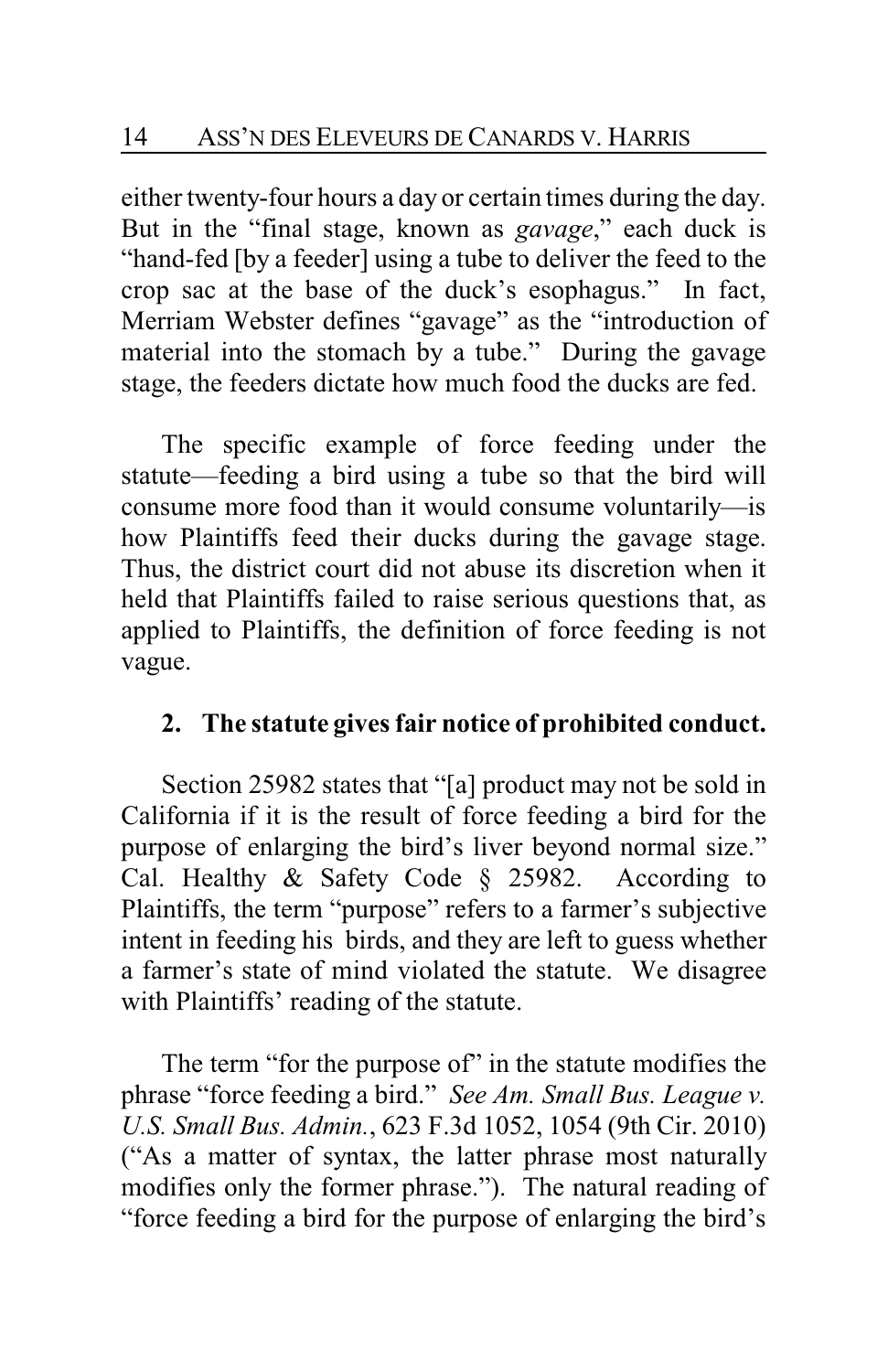liver beyond normal size" is a description of the objective nature of the force feeding, rather than the subjective motive of the farmer. *See W. Watersheds Project v. Interior Bd. of Land Appeals*, 624 F.3d 983, 987 (9th Cir. 2010) (holding that a statute's phrase "for the purpose of" did not refer to "subjective motives," but rather was an objective description of the conduct covered by the statute). Here, Plaintiffs do not contest that force feeding a bird through a tube inserted into the bird's esophagus is for the purpose of enlarging the duck's liver.

Finally, Plaintiffs' description of § 25982 as invidious because it imposes strict liability is without merit. "[C]ivil penalties may be imposed without *mens rea* requirements because they are indeed civil . . . ," *Humanitarian Law Project v. U.S. Treasury Dep't*, 578 F.3d 1133, 1152 (9th Cir. 2009). We therefore conclude that the district court did not abuse its discretion when it concluded that Plaintiffs failed to raise serious questions concerning their Due Process Clause challenge.**<sup>6</sup>**

## **D. Plaintiffs' Commerce Clause Challenge**

Plaintiffs argue that we should find that § 25982 violates the Commerce Clause because the statute: (1) discriminates against interstate commerce; and (2) directly regulates interstate commerce. The district court held that Plaintiffs failed to raise a serious question on the merits of their claim, and we agree.

**<sup>6</sup>** Plaintiffs also argue that § 25982 will be arbitrarily enforced to preclude only the sale of liver products, but those are the only products covered by the statute.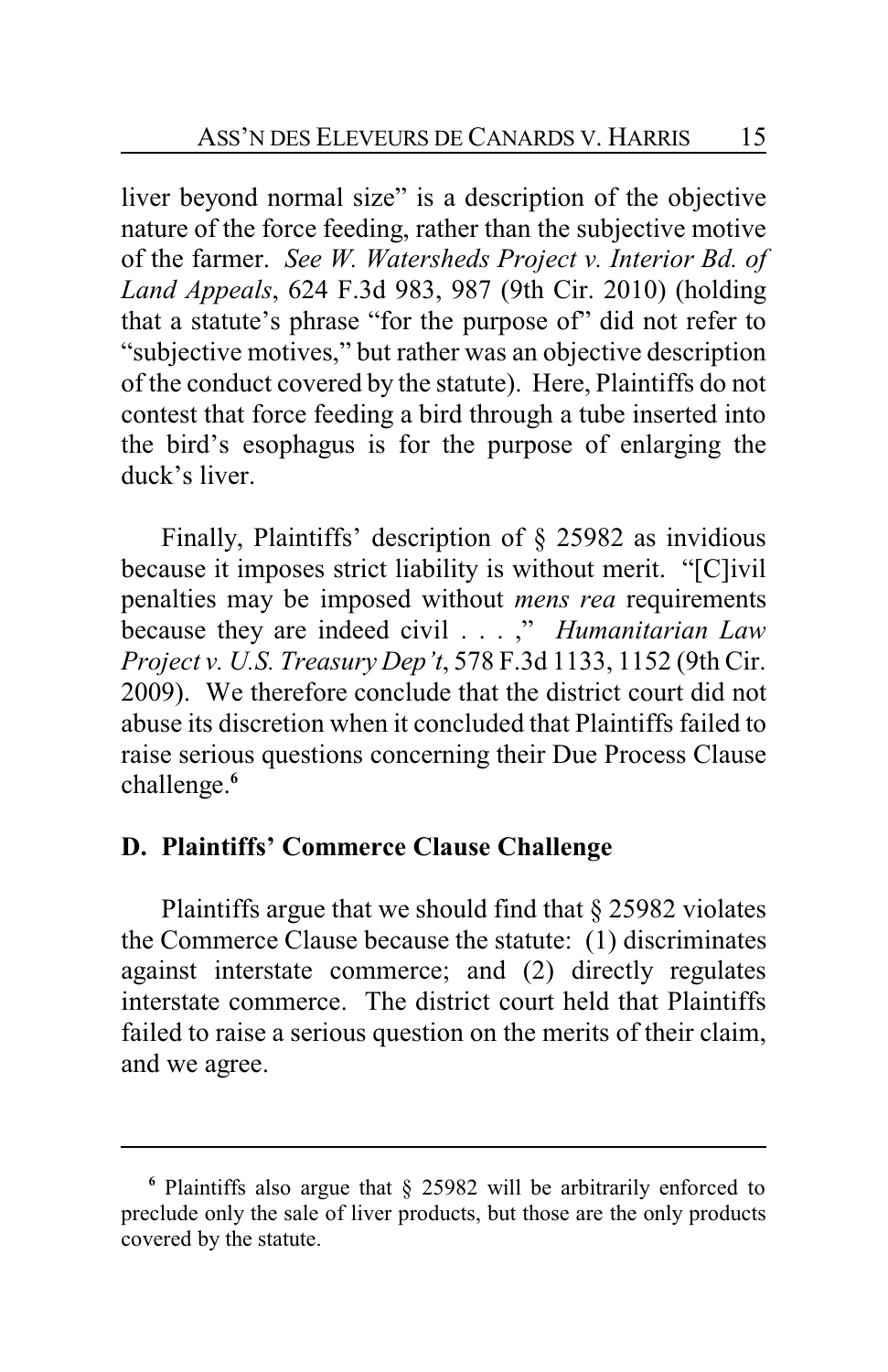#### 16 ASS'N DES ELEVEURS DE CANARDS V. HARRIS

"Although the Commerce Clause is by its text an affirmative grant of power to Congress to regulate interstate and foreign commerce, the Clause has long been recognized as a self-executing limitation on the power of the States to enact laws imposing substantial burdens on such commerce." *Nat'l Ass'n of Optometrists & Opticians v. Harris*, 682 F.3d 1144, 1147 (9th Cir. 2012) (quoting *South-Central Timber Dev., Inc. v. Wunnicke*, 467 U.S. 82, 87 (1984)). This limitation on the states to regulate commerce is "known as the dormant Commerce Clause." *Id.* The primary purpose of the dormant Commerce Clause is to prohibit "statutes that discriminate against interstate commerce" by providing benefits to "in-state economic interests" while "burdening out-of-state competitors." *Id.* at 1148 (quoting *CTS Corp. v. Dynamics Corp. of Am.*, 481 U.S. 69, 87 (1987), and *Dep't of Revenue v. Davis*, 553 U.S. 328, 337 (2008)).

The Supreme Court has adopted a "two-tiered approach to analyzing state economic regulation under the Commerce Clause." *Brown-Forman Distillers Corp. v.N.Y. State Liquor Auth*., 476 U.S. 573, 578–79 (1986).

> [1] When a state statute directly regulates or discriminates against interstate commerce, or when its effect is to favor in-state economic interests over out-of-state interests, [the Court has] generally struck down the statute without further inquiry. [2] When, however, a statute has only indirect effects on interstate commerce and regulates evenhandedly, [the Court has] examined whether the State's interest is legitimate and whether the burden on interstate commerce clearly exceeds the local benefits.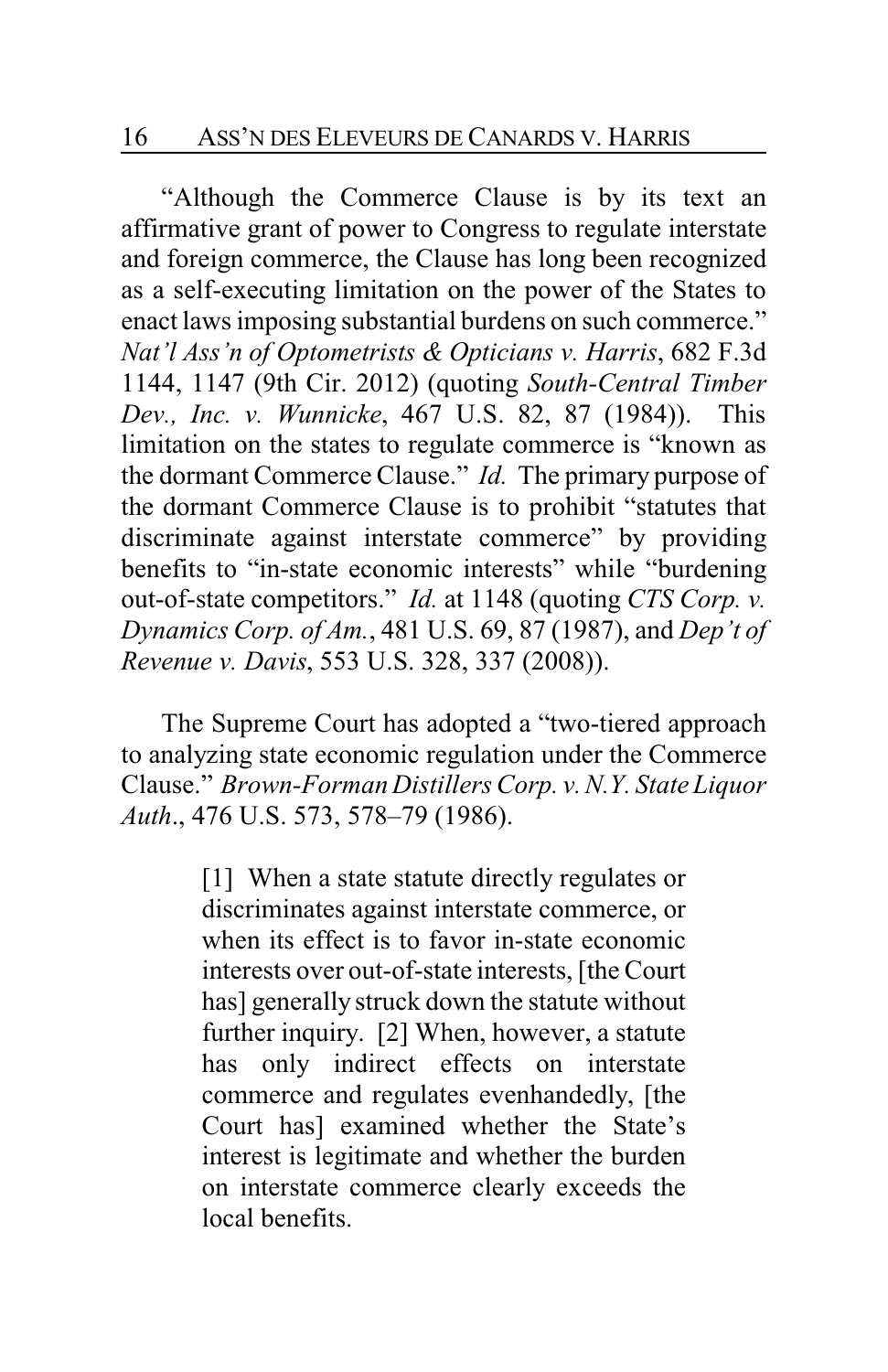*Id.* at 579 (citations omitted).**<sup>7</sup>** The district court did not abuse its discretion when it concluded that § 25982 falls into the second tier because the statute does not discriminate against interstate commerce or directly regulate interstate commerce.

## **1. Section 25982 is not discriminatory.**

The Supreme Court has "interpreted the Commerce Clause to invalidate local laws that impose commercial barriers or discriminate against an article of commerce by reason of its origin or destination out of State." *C & A Carbone, Inc. v. Town of Clarkstown, N.Y.*, 511 U.S. 383, 390 (1994); *Nat'l Ass'n of Optometrists*, 682 F.3d at 1148 (explaining that discriminatory statutes seek economic protectionism and are "'designed to benefit in-state economic interests by burdening out-of-state competitors'" (quoting *Dep't of Revenue*, 553 U.S. at 337)). Conversely, a statute that "treat[s] all private companies exactly the same" does not discriminate against interstate commerce. *United Haulers Ass'n, Inc*., 550 U.S. at 342. This is so even when only outof-state businesses are burdened because there are no comparable in-state businesses. *Exxon Corp. v. Governor of Maryland*, 437 U.S. 117, 119-20, 125 (1978).

Under § 25982, no entity can sell a product that "is the result of force feeding a bird" regardless of the product's source or origin. Cal. Health & Safety Code § 25982. As the

**<sup>7</sup>** With respect to the first tier of the inquiry, more recent cases have applied strict scrutiny to discriminatory laws. *See, e.g.*, *United Haulers Ass'n, Inc. v. Oneida-Herkimer Solid Waste Mgmt. Auth.*, 550 U.S. 330, 343 (2007); *Conservation Force, Inc. v. Manning*, 301 F.3d 985, 995 (9th Cir. 2002).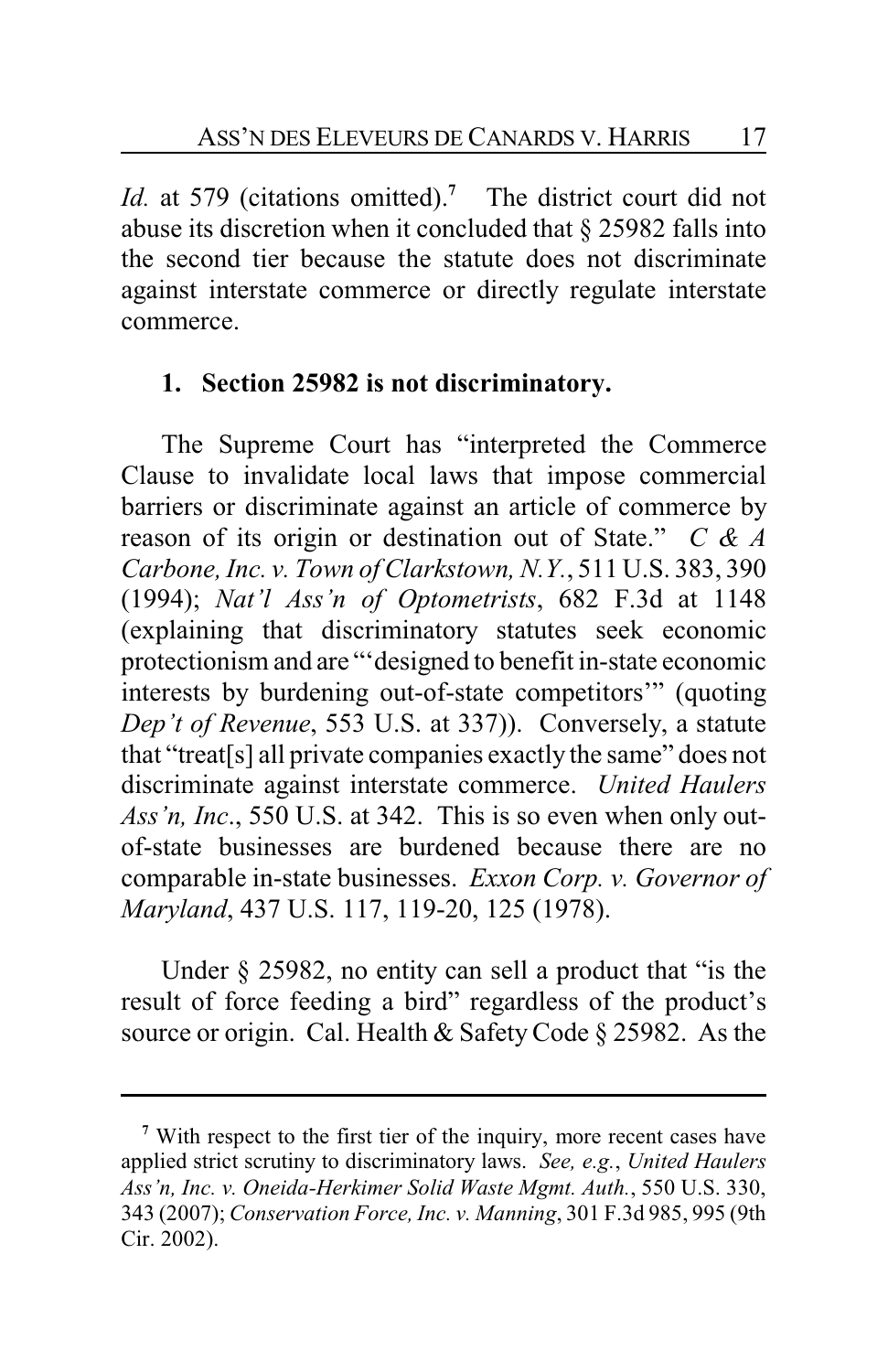district court correctly found, "[s]ection 25982's economic impact does not depend on *where* the items were produced, but rather *how* they were produced." Because § 25982 bans the sale of both intrastate and interstate products that are the result of force feeding a bird, it is not discriminatory. *See Pac. Nw. Venison Producers v. Smitch*, 20 F.3d 1008, 1012 (9th Cir. 1994) (holding that "[a]n import ban that simply effectuates a complete ban on commerce in certain items is not discriminatory, as long as the ban on commerce does not make distinctions based on the origin of the items"); *Empacadora de Carnes de Fresnillo, S.A. de C.V. v. Curry*, 476 F.3d 326, 335 (5th Cir. 2007) (holding that a statute that "treats both intrastate and interstate trade of horsemeat equally by way of a blanket prohibition" cannot be "considered economic protectionism").

# **2. Section 25982 does not directly regulate interstate commerce.**

A statute is not "'invalid merely because it affects in some way the flow of commerce between the States.'" *Nat'l Ass'n of Optometrists*, 682 F.3d at 1148 (quoting *Great Atl. & Pac. Tea Co. v. Cottrell*, 424 U.S. 366, 371 (1976)). Instead, a statute violates the dormant Commerce Clause per se when it "*directly* regulates interstate commerce." *NCAA v. Miller*, 10 F.3d 633, 638 (9th Cir. 1993) (emphasis added).

Plaintiffs argue that the district court should have found that § 25982 directly regulates extra-territorial conduct because the statute: (a) targets out-of-state entities; (b) bans foie gras unless all farmers comply with California's standards; (c) controls commerce outside of California; and (d) will result in conflicting legislation. We disagree.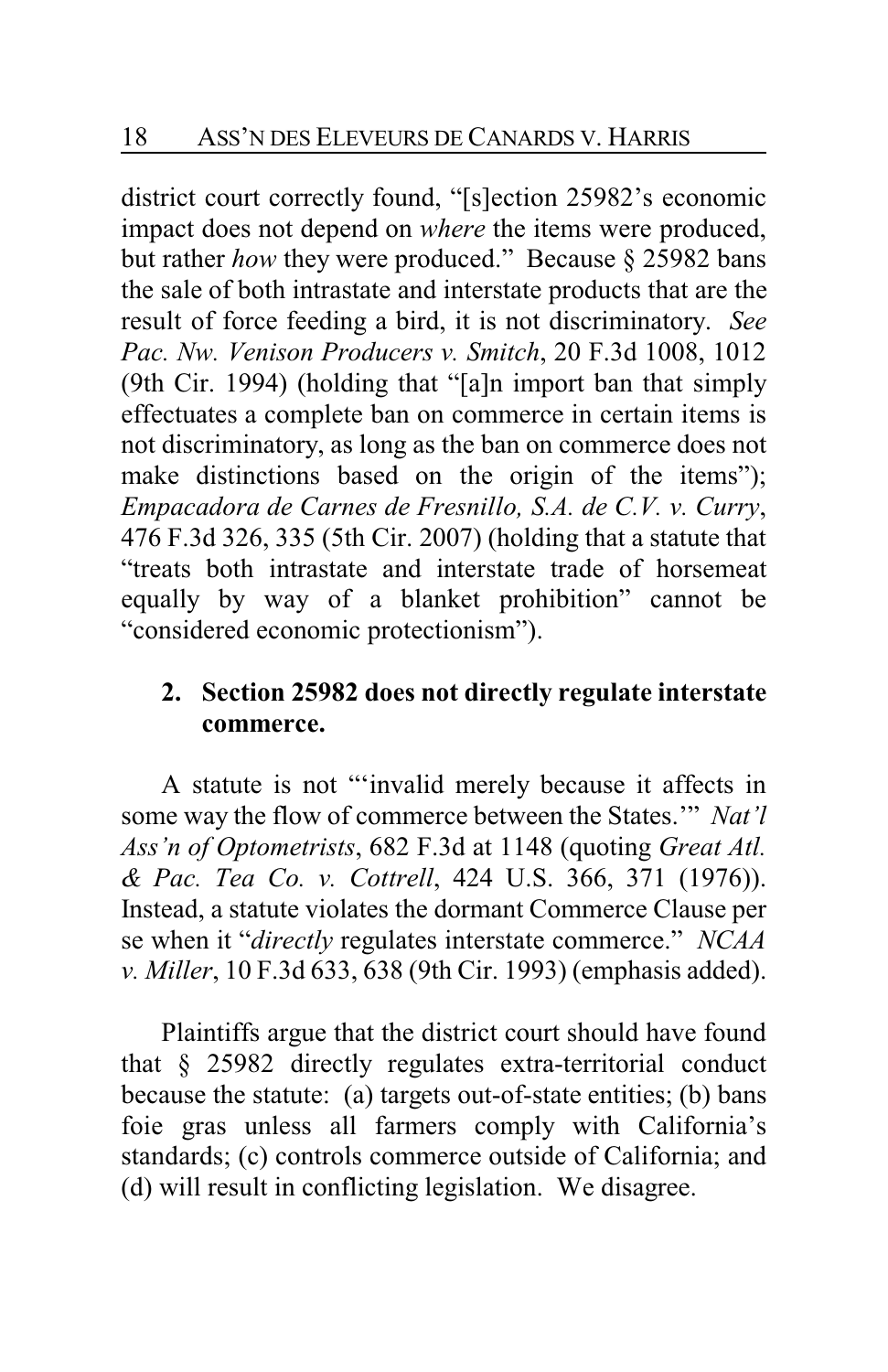a. Section 25982 is not aimed at out-of-state producers.

Plaintiffs contend that § 25982 targets wholly extraterritorial activity because it is "aimed in only one direction: at out-of-state producers." Plaintiffs reason that § 25982 is "apparently directed at farmers who feed their ducks and geese outside [California]," because § 25981 already prohibits businesses in California from force feeding birds.

Plaintiffs misinterpret the interplay between the statutory provisions. Plaintiffs assume that § 25981 and § 25982 are functionally equivalent, with § 25981 targeting California entities and § 25982 targeting out-of-state entities. In truth, § 25981 serves an entirely different purpose than § 25982. Section 25981 prohibits entities from force feeding birds in California. But for § 25981, a California producer could force feed ducks in California, and then sell foie gras outside of California. Section 25981, however, does not prohibit *the sale* of products produced by force feeding birds. That is where § 25982 comes in. Section 25982 applies to both California entities and out-of-state entities and precludes sales within California of products produced by force feeding birds regardless of where the force feeding occurred. Otherwise, California entities could obtain foie gras produced out-ofstate and sell it in California. Thus, Plaintiffs' assertion that § 25982 is directed solely at out-of-state producers is incorrect.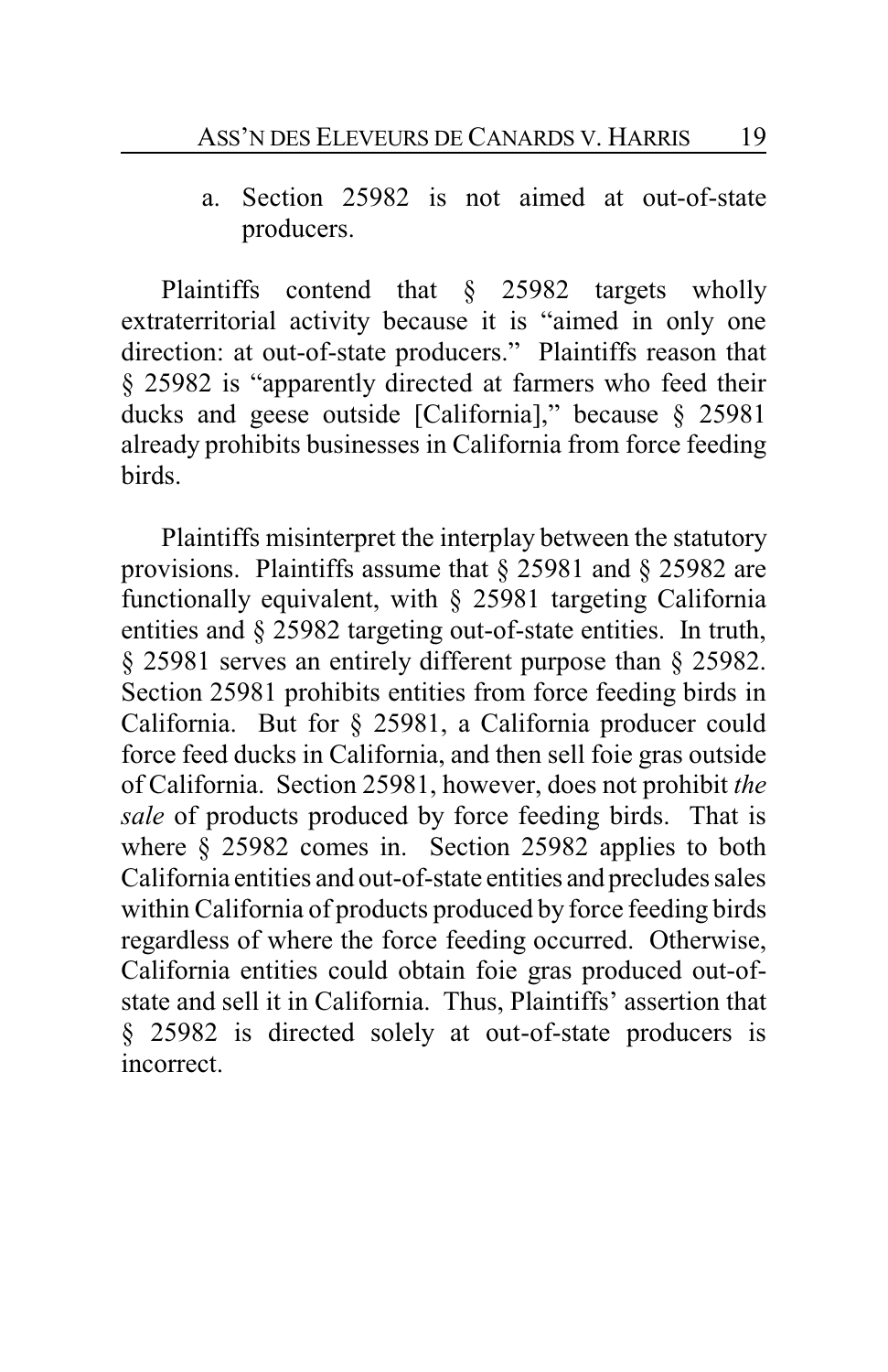b. Plaintiffs have not shown that § 25982 constitutes a total ban on foie gras or that a nationally uniform production method is required for foie gras.

Plaintiffs rely on *Schollenberger v. Pennsylvania*, 171 U.S. 1 (1898), to argue that § 25982 has directly regulated interstate commerce because it has stopped the free flow of foie gras between states. In *Schollenberger*, the Supreme Court invalided an import and sale ban on oleomargarine (margarine) that carried criminal penalties. *Id.* at 8. It held that the "absolute prohibition of an unadulterated, healthy, and pure article" violated the Commerce Clause. *Id.* at 13.

Plaintiffs would have us assume, without evidentiary support, that  $\S$  25982 amounts to a flat ban on foie gras. Plaintiffs' declarations do not demonstrate that foie gras may be produced only by force feeding. The district court found that "the evidence may [ultimately] show that Section 25982 only precludes a more profitable method of operation—force feeding birds for the purpose of enlarging its liver—rather than affecting the interstate flow of goods." It may be that Plaintiffs are precluded from using force feeding to produce foie gras, but "the dormant Commerce Clause does not . . . guarantee Plaintiffs their preferred method of operation." *Nat'l Ass'n of Optometrists*, 682 F.3d at 1151. At this stage in the proceedings, Plaintiffs have not shown that the effect of § 25982 is a complete import and sales ban on foie gras.

Moreover, in *Schollenberger* the Supreme Court emphasized that Congress actively regulated the industry of oleomargine. 171 U.S. at 8. Congress had "given a definition of the meaning of oleomargarine, and ha[d]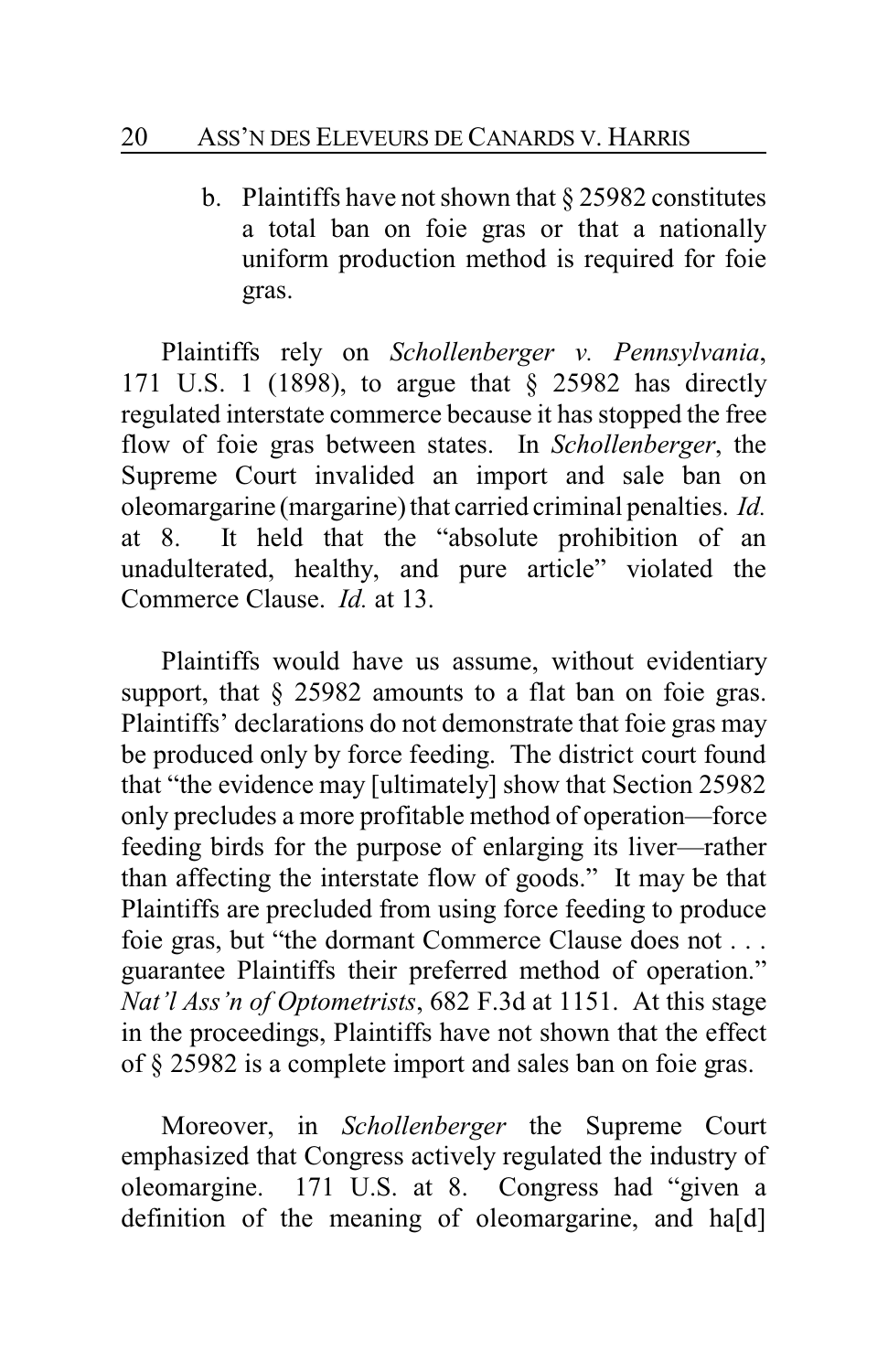imposed a special tax on the manufacturers of the article, on wholesale dealers and upon retail dealers." *Id.* at 8. *See also Cloverleaf Butter Co. v. Patterson*, 62 S. Ct. 491, 502 (1942) (stating that "[t]he manufacture and distribution . . . of process and renovated butter is a substantial industry which, because of its multi-state activity, cannot be effectively regulated by isolated competing states").

In a different context, we have recognized that a state's regulation of a nationally uniform business can have extraterritorial effects. In *NCAA v. Miller*, we considered the constitutionality of a Nevada statute that imposed standards for how the NCAA, an interstate organization, could run its enforcement proceedings. 10 F.3d at 638–39. "[F]or the NCAA to accomplish its goals, [its] enforcement procedures must be applied even-handedly and uniformly on a national basis." *Id.* at 638 (internal quotation marks and citation omitted). The national uniformity required by the NCAA meant that the NCAA could not adopt Nevada's procedures for Nevada, and alternative procedures for its business in other states. *Id.* at 639. As a result, to avoid liability under Nevada's statute, the NCAA "would have to apply Nevada's procedures to enforcement proceedings throughout the country." *Id.* We concluded that Nevada's statute directly regulated interstate commerce. *Id.*

Plaintiffs argue that the need for national uniformity for the foie gras market is evidenced by the federal Poultry Products Inspection Act's ("PPIA") requirement that ducks undergo several stages of federal inspection.**<sup>8</sup>** The PPIA

**<sup>8</sup>** Plaintiffs did not raise preemption as a basis for the preliminary injunction in the district court. Thus, the issue of preemption is not before us.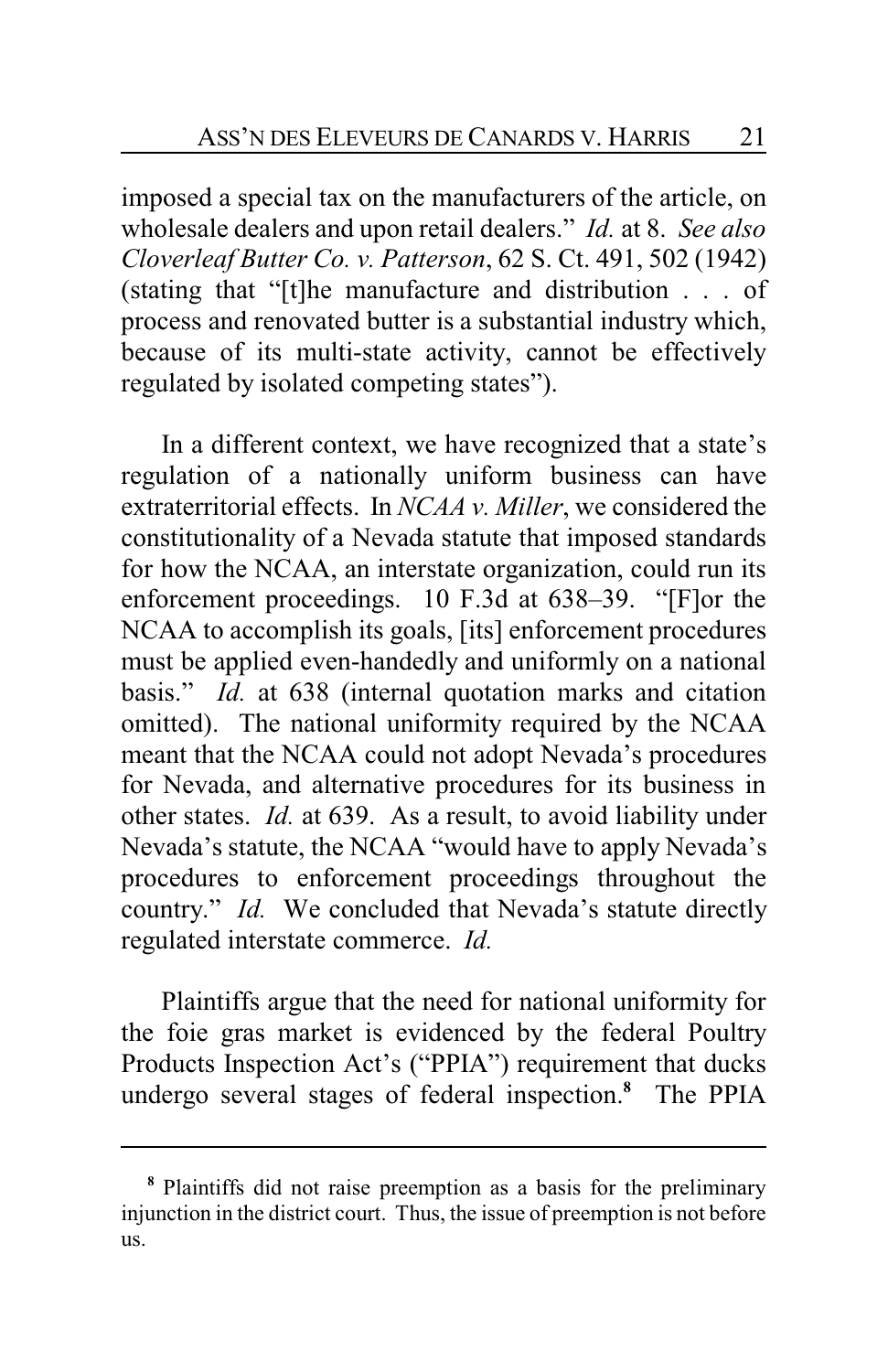ensures that "poultry products distributed to [the public] are wholesome, not adulterated, and properly marked, labeled, and packaged." 21 U.S.C. § 451. Plaintiffs contend that the PPIA provides a comprehensive set of detailed regulations that includes standards indicating that "ducks will be handfed to create foie gras." The standards to which Plaintiffs refer, however, merely state that "Goose liver and duck liver foie gras (fat liver) are obtained exclusively from specially fed and fattened geese and ducks." It says nothing about the force feeding of geese and ducks.

At this stage in the proceedings, Plaintiffs have not demonstrated that a nationally uniform foie gras production method is required to produce foie gras. If no uniform production method is required, Plaintiffs may force feed birds to produce foie gras for non-California markets. California's standards are therefore not imposed as the sole production method Plaintiffs must follow. We therefore hold that the district court correctly concluded that Plaintiffs have not raised serious questions that § 25982 "require[s] an individual or business to choose between force feeding a bird in another state and complying with California law."

c. Section 25982 is not a price fixing statute.

Plaintiffs rely heavily on *Healy v. Beer Institute, Inc.*, 491 U.S. 324 (1989), and *Baldwin v. G.A.F. Seelig, Inc.*, 294 U.S. 511 (1935), to assert that § 25982's practical effect is to control conduct outside the boundaries of California. In *Healy*, the Supreme Court struck down Connecticut's statute that "require[d] out-of-state shippers of beer to affirm that their posted prices for products sold to Connecticut wholesalers are, as of the moment of posting, no higher than the prices at which those products are sold in . . . bordering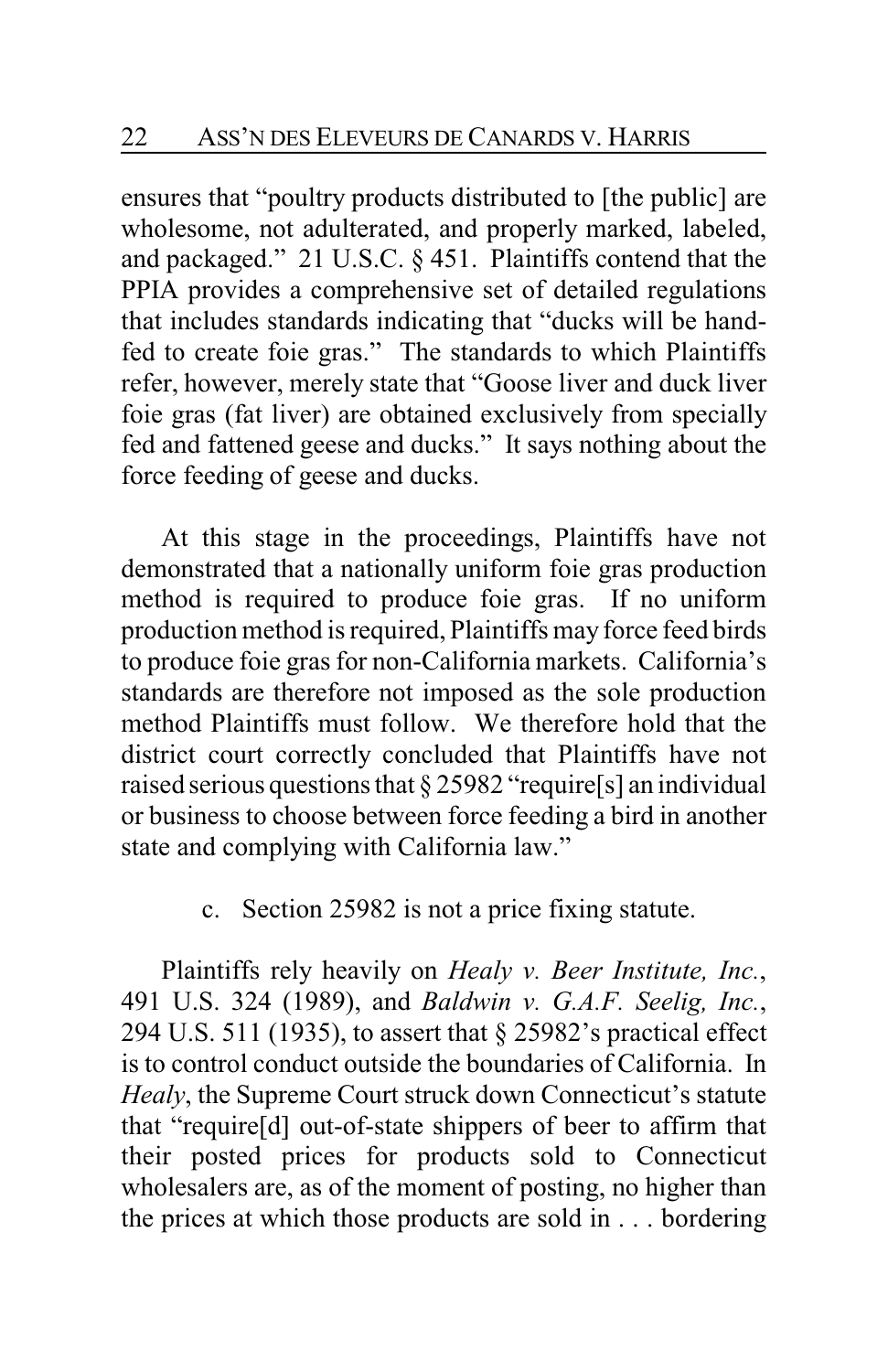States." 491 U.S. at 326. The Supreme Court concluded that the statute "controll[ed] commercial activityoccurringwholly outside the boundary of the State" because it "preclude[d] the alteration of out-of-state prices after the moment of affirmation." *Id.* at 337–38. Similarly, in *Baldwin*, the Supreme Court struck down a New York statute that prohibited the sale of milk within New York if the milk was acquired from Vermont farmers at a lower price than New York farmers would have been paid for the milk. *Baldwin*, 294 U.S. at 521.

The Supreme Court has explained that *Healy* and *Baldwin* involved "price control or price affirmation statutes." *Pharm. Research & Mfrs. of Am. v. Walsh*, 538 U.S. 644, 669 (2003). Accordingly, the Court has held that *Healy* and *Baldwin* are not applicable to a statute that does not dictate the price of a product and does not "t[ie] the price of its in-state products to out-of-state prices." *Id*. Here, § 25982 does not impose any prices for duck liver products and does not tie prices for California liver products to out-of-state prices. *Healy* and *Baldwin* are thus inapplicable in this case.

> d. Plaintiffs have not shown that § 25982 will have the practical effect of conflicting legislation.

Plaintiffs warn that if § 25982 is found to be constitutional it will result in "[b]alkanization in the market for duck products." Plaintiffs, however, cite to proposed legislation, not enacted legislation. The only other domestic statute on foie gras mentioned by the parties and amicus curiae is Chicago's former ordinance prohibiting foie gras. Although the Chicago ordinance was upheld by an Illinois district court, when the appeal was pending in the Seventh Circuit, the city repealed the ordinance and the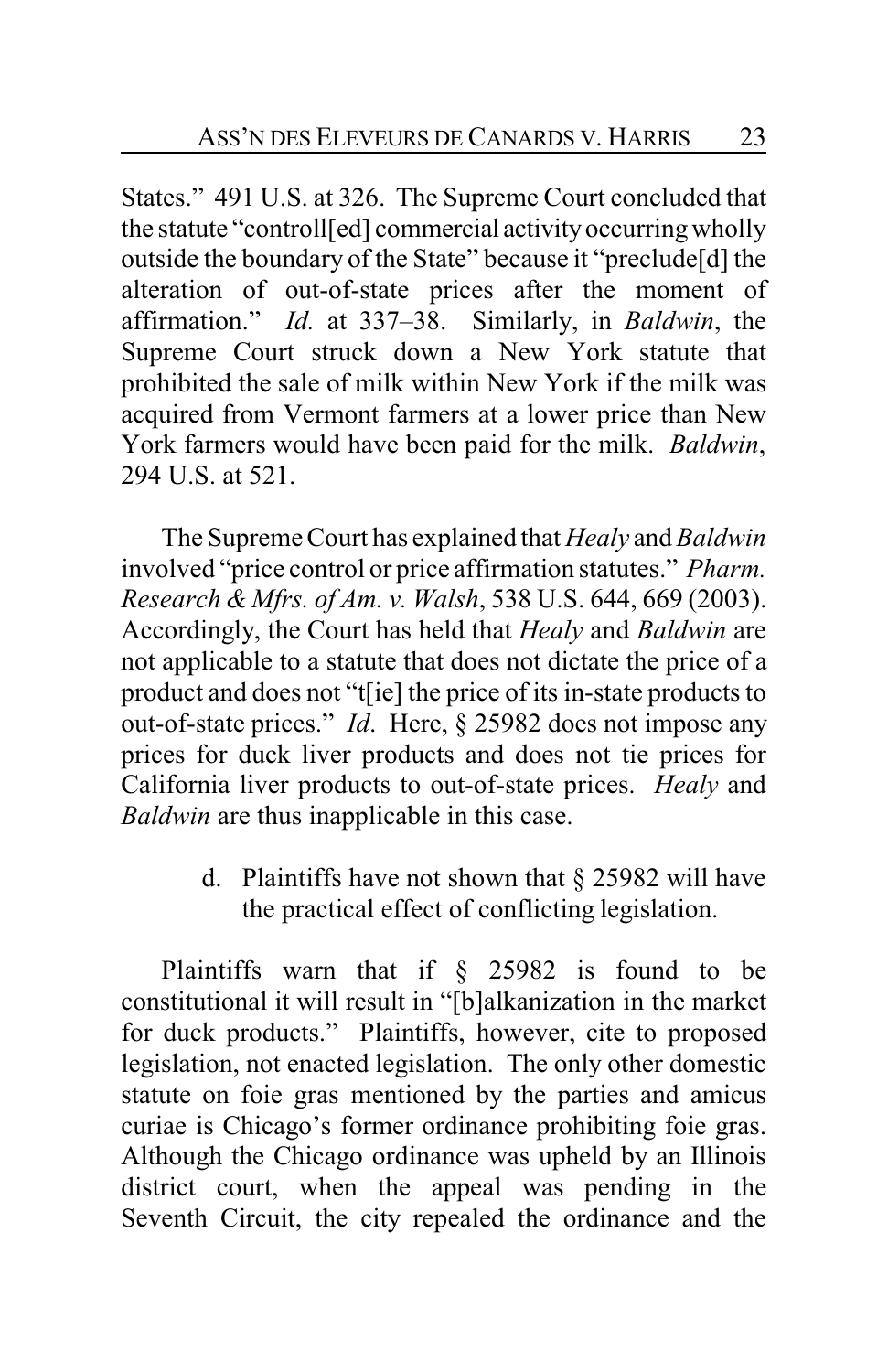decision was vacated. *See Ill. Rest. Ass'n v. City of Chicago*, 492 F. Supp. 2d 891 (N.D. Ill. 2007), *vacated as moot*, 06 C 7014, 2008 WL 8915042 (N.D. Ill. Aug. 7, 2008). On this record, Plaintiffs' fear of balkanization is based on speculation. "[T]he [Supreme] Court has never invalidated a state or local law under the dormant Commerce Clause based upon mere speculation about the possibility of conflicting legislation." *S.D. Myers, Inc. v. City & Cnty. of San Francisco*, 253 F.3d 461, 470 (9th Cir. 2001).

For these reasons we conclude that the district court did not abuse its discretion when it concluded that Plaintiffs failed to raise serious questions concerning their Commerce Clause challenge.

# **3. Section 25982 does not substantially burden interstate commerce.**

The district court correctly determined that Plaintiffs failed to raise serious questions that § 25982 discriminates or directly regulates interstate commerce. Consequently, the district court properly analyzed, under *Pike v. Bruce Church, Inc.*, 397 U.S. 137 (1970), whether "the burden [the statute] imposes on interstate commerce is 'clearly excessive in relation to the putative local benefits.'" *S.D. Myers, Inc.*, 253 F.3d at 471 (quoting *Pike*, 397 U.S. at 142).

We have explained that under *Pike*, a plaintiff must first show that the statute imposes a substantial burden before the court will "determine whether the benefits of the challenged laws are illusory." *Nat'l Ass'n of Optometrists*, 682 F.3d at 1155. We conclude that the district court correctly held that Plaintiffs did not raise a serious question that  $\S$  25982 will substantially burden interstate commerce.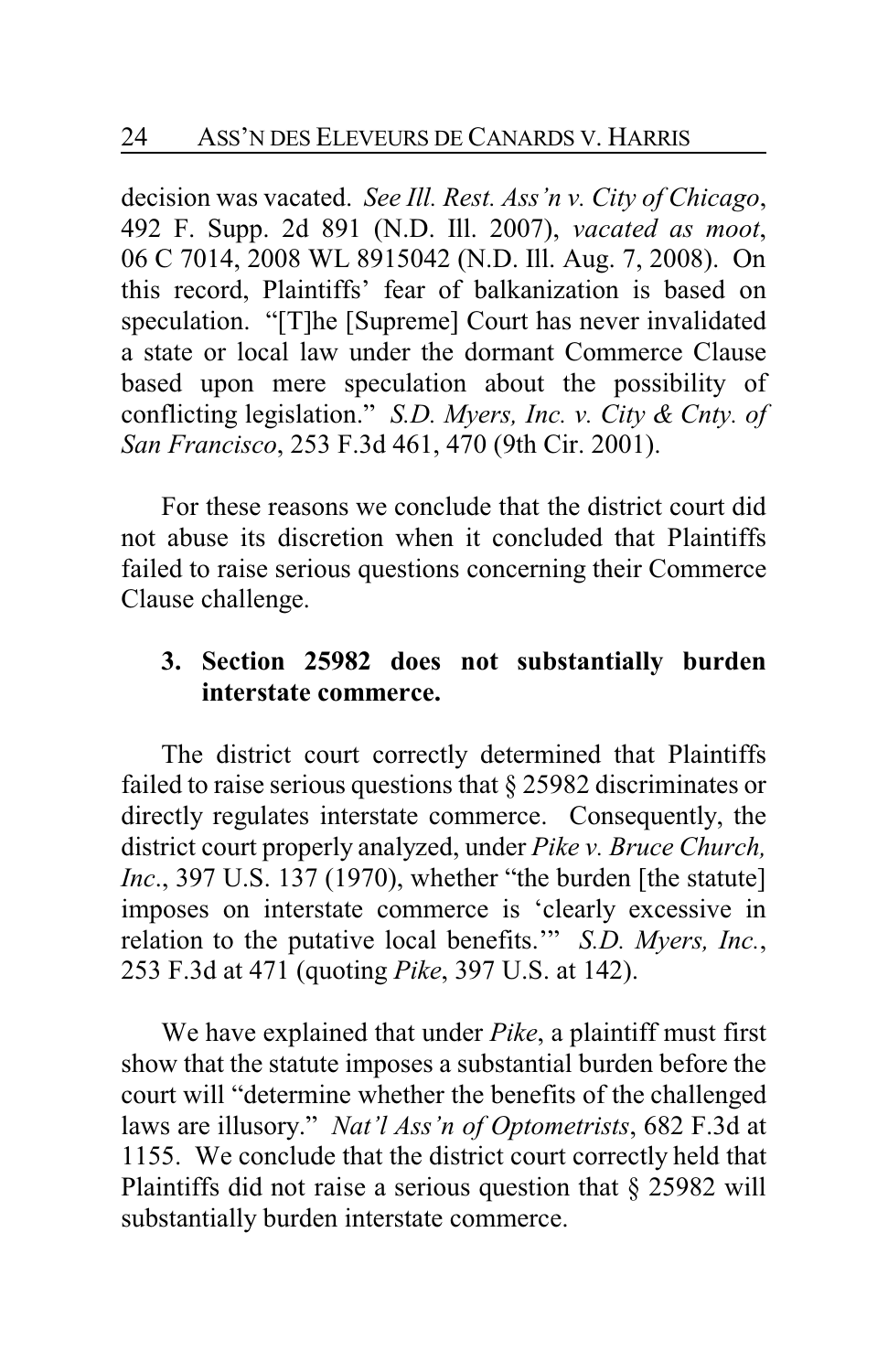First, as the district court recognized, most statutes that impose a substantial burden on interstate commerce do so because they are discriminatory. *See id.* at 1148 (noting that "[m]ost regulations that run afoul of the dormant Commerce Clause do so because of discrimination"). As discussed above, § 25982 is not discriminatory.

Second, less typically, statutes impose significant burdens on interstate commerce as a consequence of "inconsistent regulation of activities that are inherently national or require a uniform system of regulation." *Id.* But here, Plaintiffs have failed to show that the foie gras market is inherently national or that it requires a uniform system of regulation. *See Valley Bank of Nev. v. Plus Sys., Inc.*, 914 F.2d 1186, 1192 (9th Cir. 1990) (noting that examples of "courts finding uniformity necessary" fall into the categories of "transportation" or "professional sports league[s]").

Third, the district court found that although Plaintiffs alleged that § 25982 would "result in the loss of over \$5 million in interstate and foreign sales of wholesale foie gras and moulard duck products, this figure overestimates Section 25982's impact."**<sup>9</sup>** Plaintiffs' alleged loss includes duck products, such as duck breasts, that are not produced by force feeding birds and are not covered by § 25982. Additionally, as the district court emphasized, § 25982 may only preclude Plaintiffs' "more profitable" method of producing foie gras, rather than Plaintiffs' foie gras production. Thus, Plaintiffs failed to raise serious questions that  $\S$  25982 imposes a substantial burden on interstate activity.

**<sup>9</sup>** As they did in the district court, Plaintiffs make no more than a passing reference to § 25982's alleged burden on foreign commerce.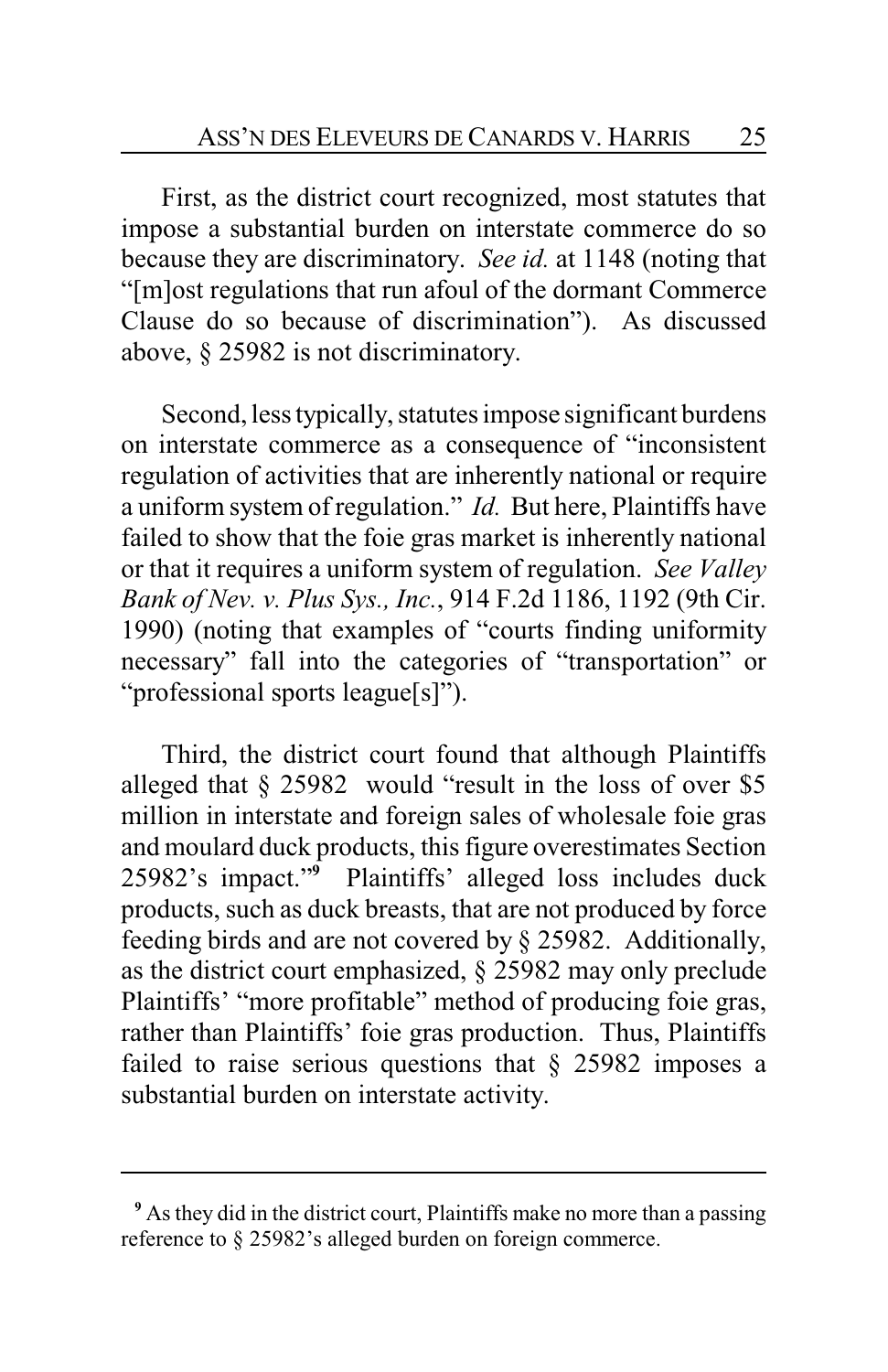We likewise affirm the district court's holding that Plaintiffs failed to raise a serious question that § 25982's burden clearly exceeds its local benefits. The parties agree that the State has an interest in preventing animal cruelty in California. *See United States v. Stevens*, 130 S. Ct. 1577, 1585 (2010) ("[T]he prohibition of animal cruelty itself has a long history in American law, starting with the early settlement of the Colonies."). The district court found that the State has pursued its interest in preventing animal cruelty "both by outlawing the actual practice of force-feeding birds for the purpose of enlarging their livers (Section 25981) and the sale of such products (Section 25982)."

Plaintiffs argue on appeal that precluding sales of products produced by force feeding birds "does nothing" to prevent animal cruelty in California. But in the district court, "Plaintiffs . . . presented no evidence that Section 25982 is an ineffective means of advancing that goal." Plaintiffs give us no reason to doubt that the State believed that the sales ban in California may discourage the consumption of products produced by force feeding birds and prevent complicity in a practice that it deemed cruel to animals. *Cf. Empacadora de Carnes de Fresnillo, S.A. de C.V.*, 476 F.3d at 336 (concluding that a state ban on slaughtering and selling horsemeat for human consumption may preserve horses and prevent human consumption of horsemeat because it "remov[es] the significant monetary incentives" in the horsemeat market). "[T]he Supreme Court has frequently admonished that courts should not 'second-guess the empirical judgments of lawmakers concerning the utility of legislation.'" *Pac. Nw. Venison Producers,* 20 F.3d at 1017 (quoting *CTS Corp.*, 481 U.S. at 92).